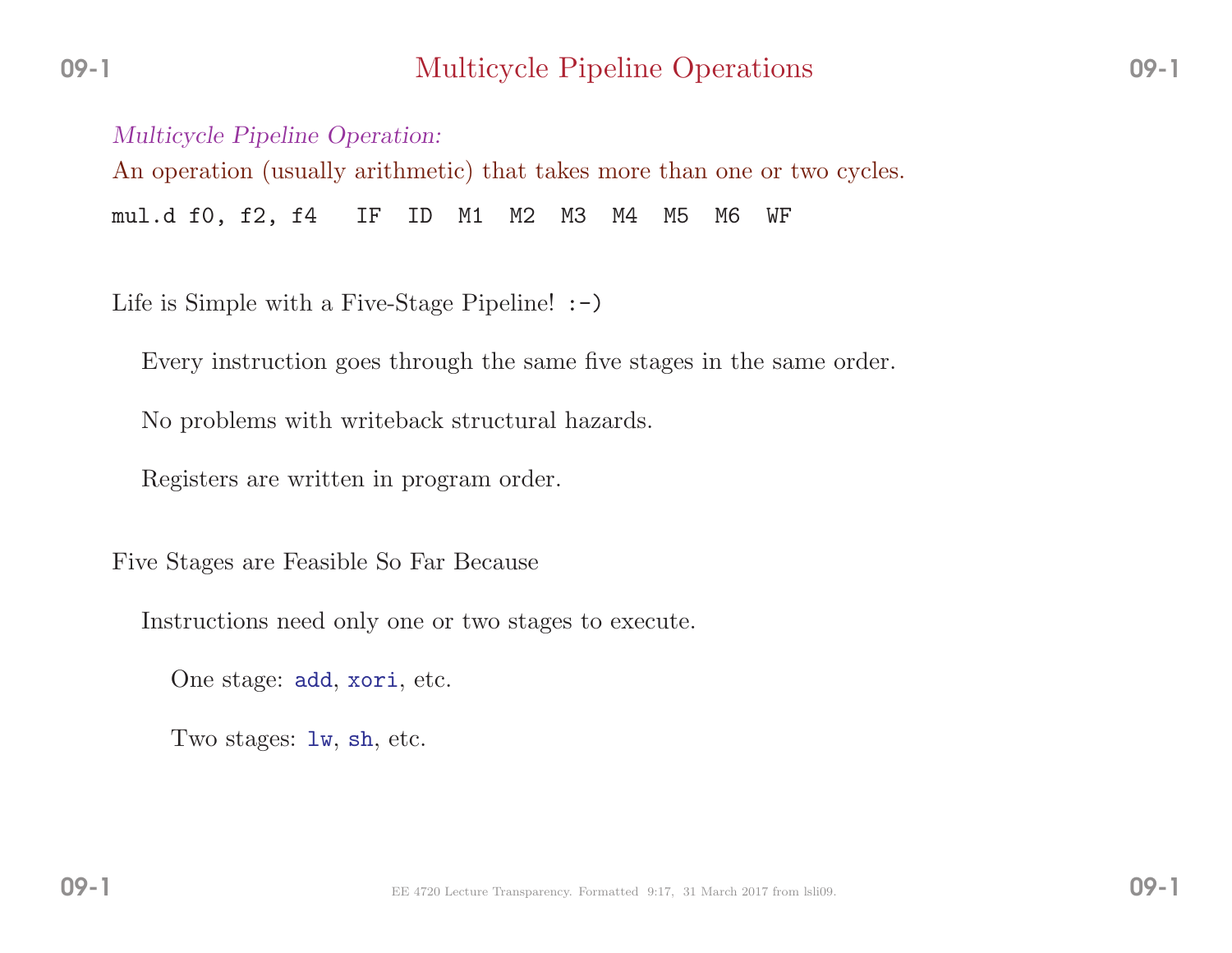#### The End of Innocence

Unfortunately we must now set aside this simplicity and elegance.

Because floating-point operations . . .

... can't feasibly be computed in one or two cycles.

Here are our options:

- <sup>A</sup> simple <sup>p</sup>ipeline with lots of stages and an expensive bypass network.
- <sup>A</sup> simple <sup>p</sup>ipeline with lots of stages and large integer instruction latencies.
- <sup>A</sup> complex <sup>p</sup>ipeline with low latency for integer instructions.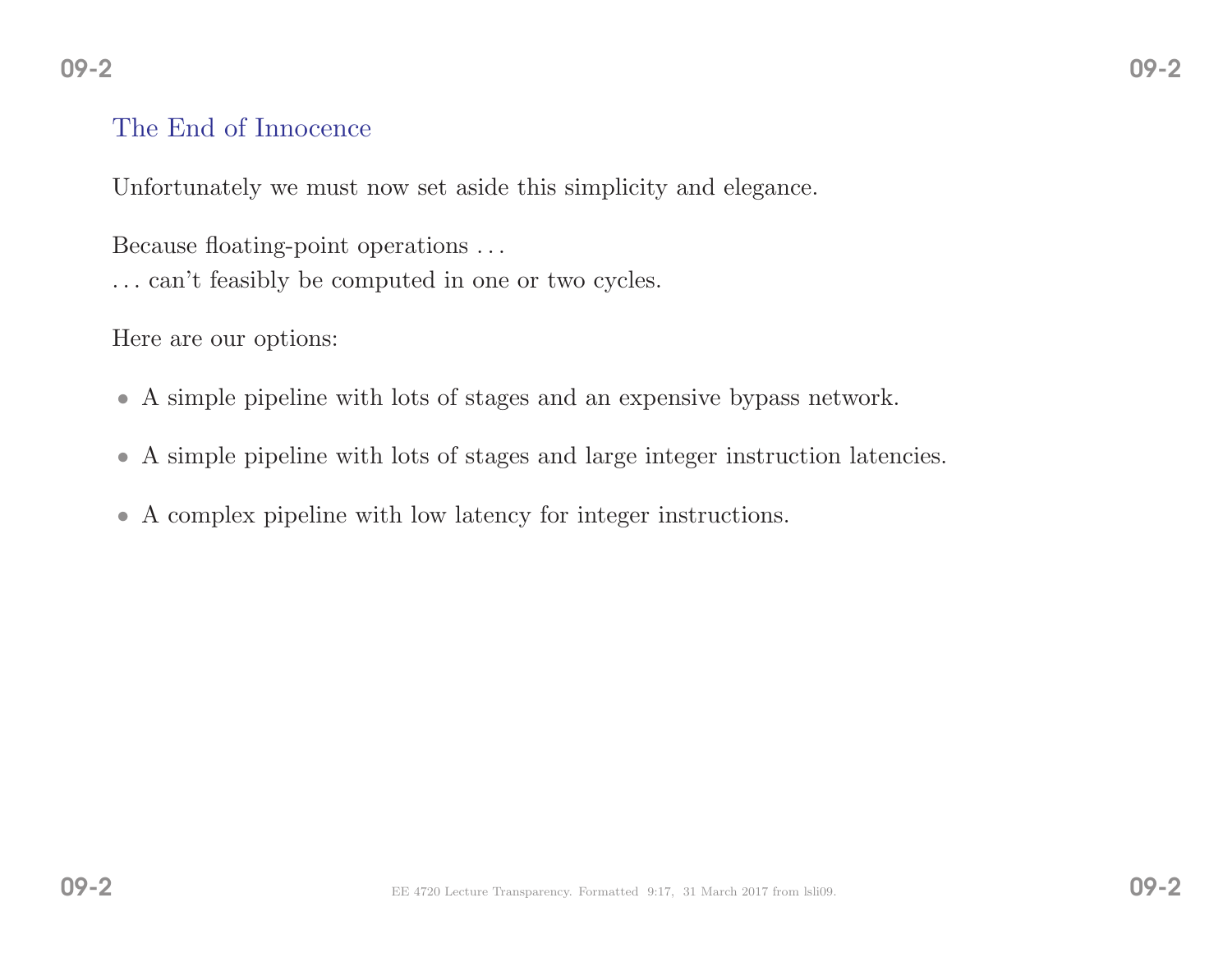#### Long-Latency Operations (Topics)

Typical long-latency instructions: floating point

Pipelined v. non-pipelined execution units

Initiation interval and latency

Implementation of long-latency instructions.

Timing diagrams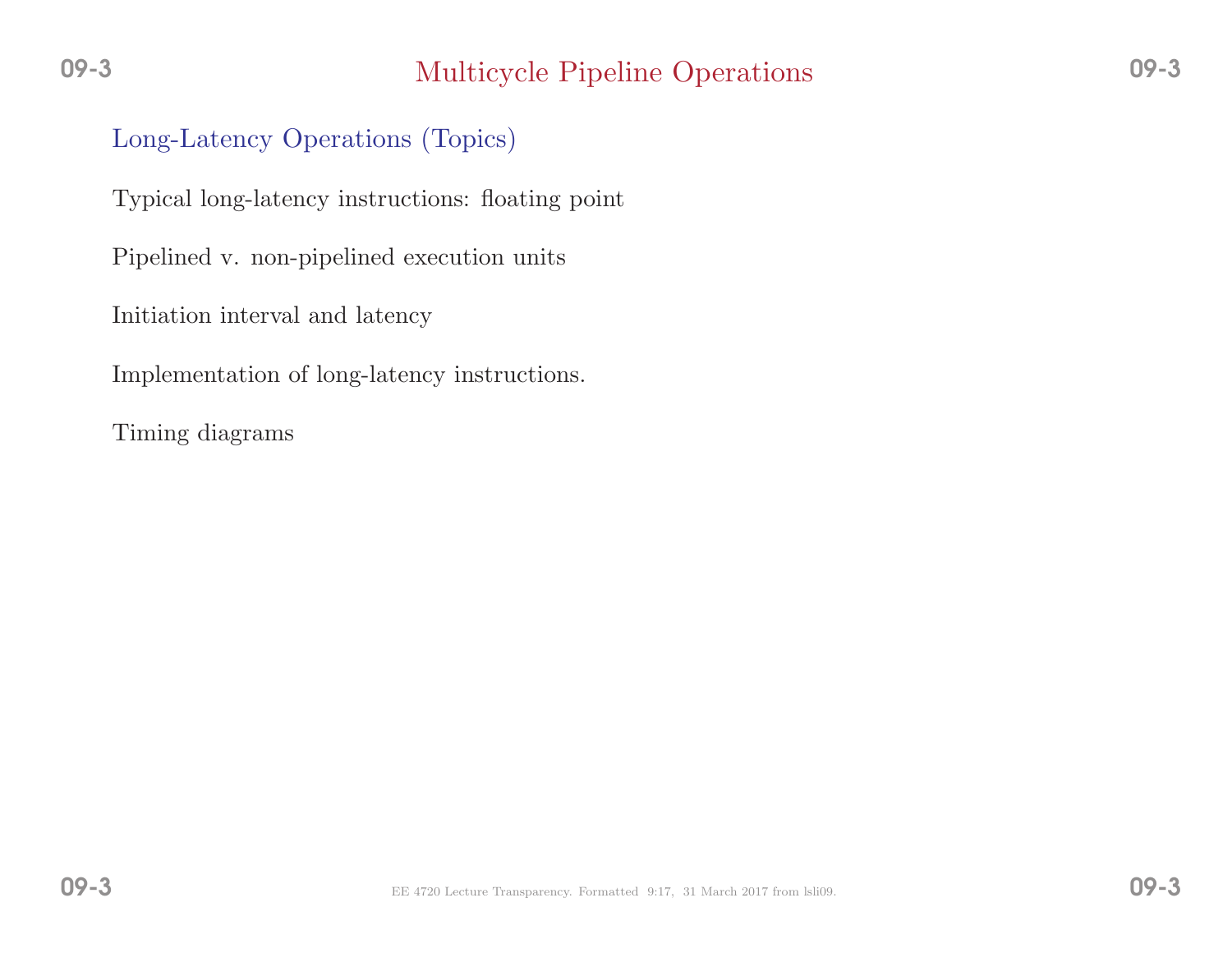Common Long-Latency Instructions

Fastest (shortest—but still long—latency): Floating-Point Add, Subtract, Conversions

MIPS: add.d, sub.d, cvt.s.w (convert integer to float), etc.

Intermediate Speed: Multiply

 $\operatorname{MIPS:\;mul.d,\;mul.s.}$ 

Slowest Speed: Divide, Modulo, Square Root

MIPS: div.d, sqrt.d.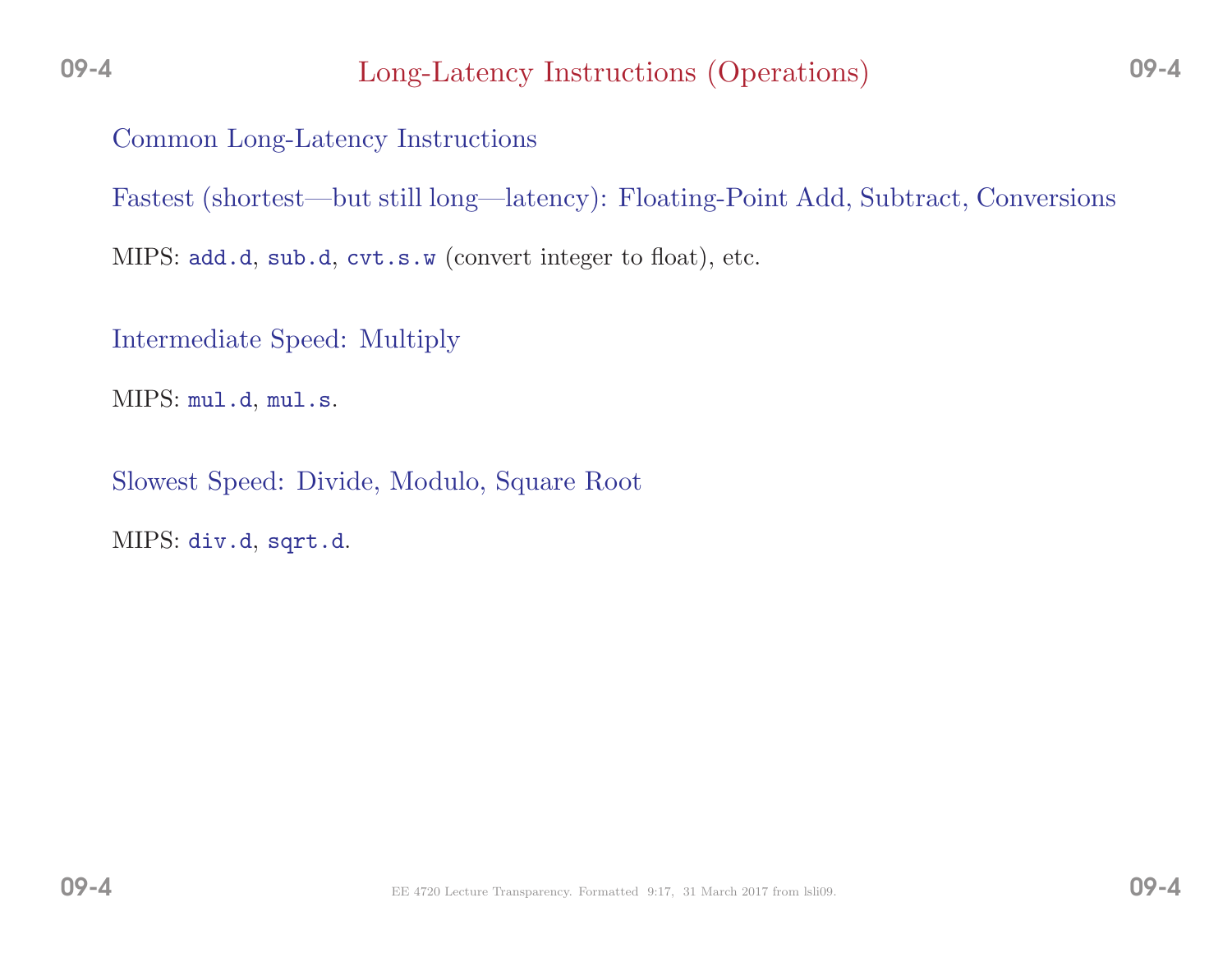Implementation balances cost and performance.

Low Cost: Unpipelined, Single Functional Unit, Data Recirculates

Whole functional unit occupied by instruction during computation  $\dots$ . . . so it can execute only one instruction at <sup>a</sup> time.

#### Intermediate Cost: Multiple Unpipelined Functional Units

Functional units occupied by instruction during computation . . . . . . each can execute <sup>a</sup> different instruction.

Cost <sup>a</sup> multiple of single-unit cost.

## Highest Cost: Pipelined Functional Unit

Functional unit <sup>p</sup>ipelined, at best each stage can hold <sup>a</sup> different instruction.

Cost disadvantage depends on how unpipelined units implemented.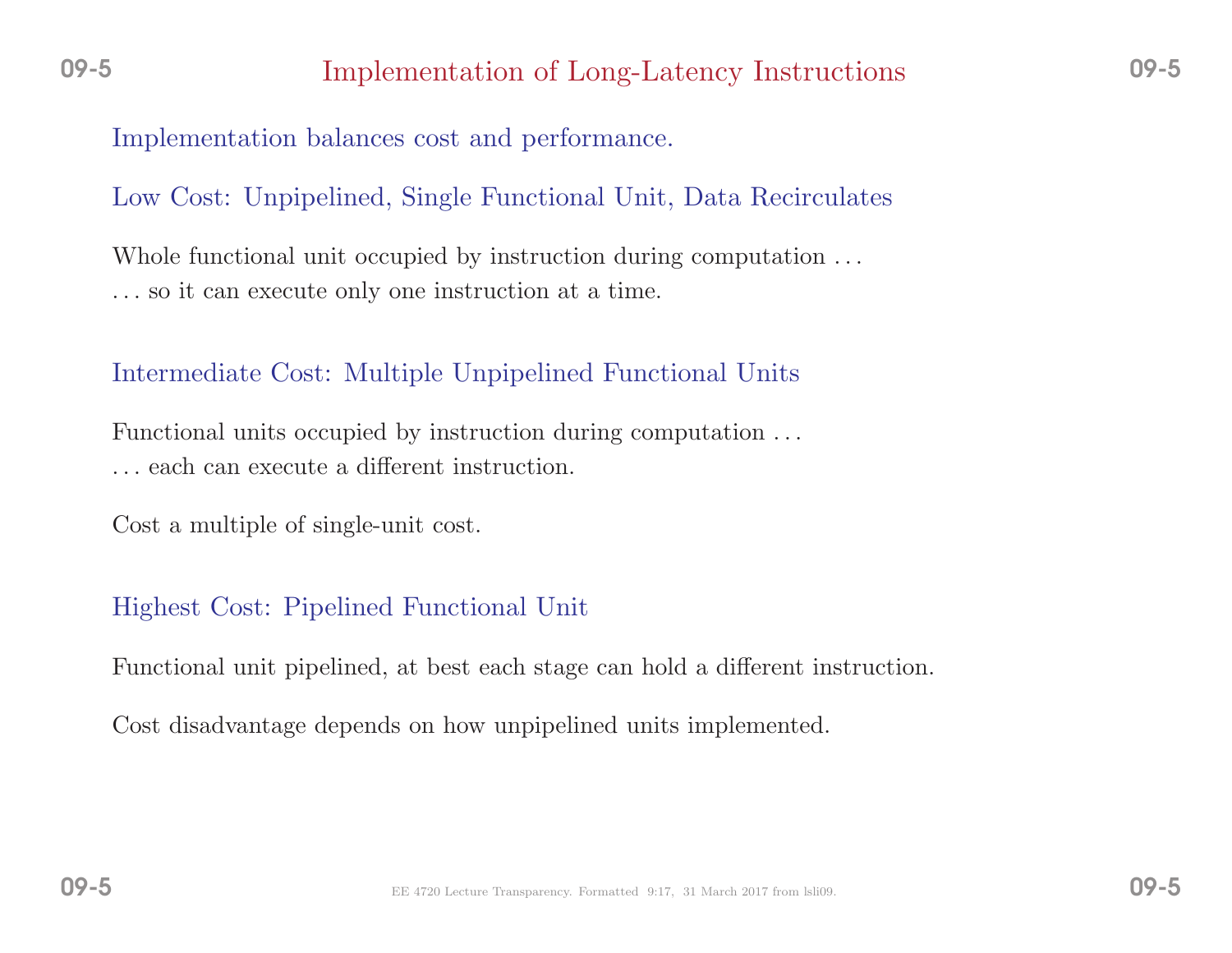Typical Classroom Example Floating Point Functional Units

• FP Add

Four stages, fully <sup>p</sup>ipelined: Latency 3, Initiation Interval 1.

Used for FP Add, FP Subtract, FP Comparisons, etc.

• FP Multiply

Six stages, fully <sup>p</sup>ipelined: Latency 5, Initiation Interval 1.

Used for FP Multiply.

• FP Divide

Twenty five cycles, unpipelined: Latency 24, Initiation Interval 25.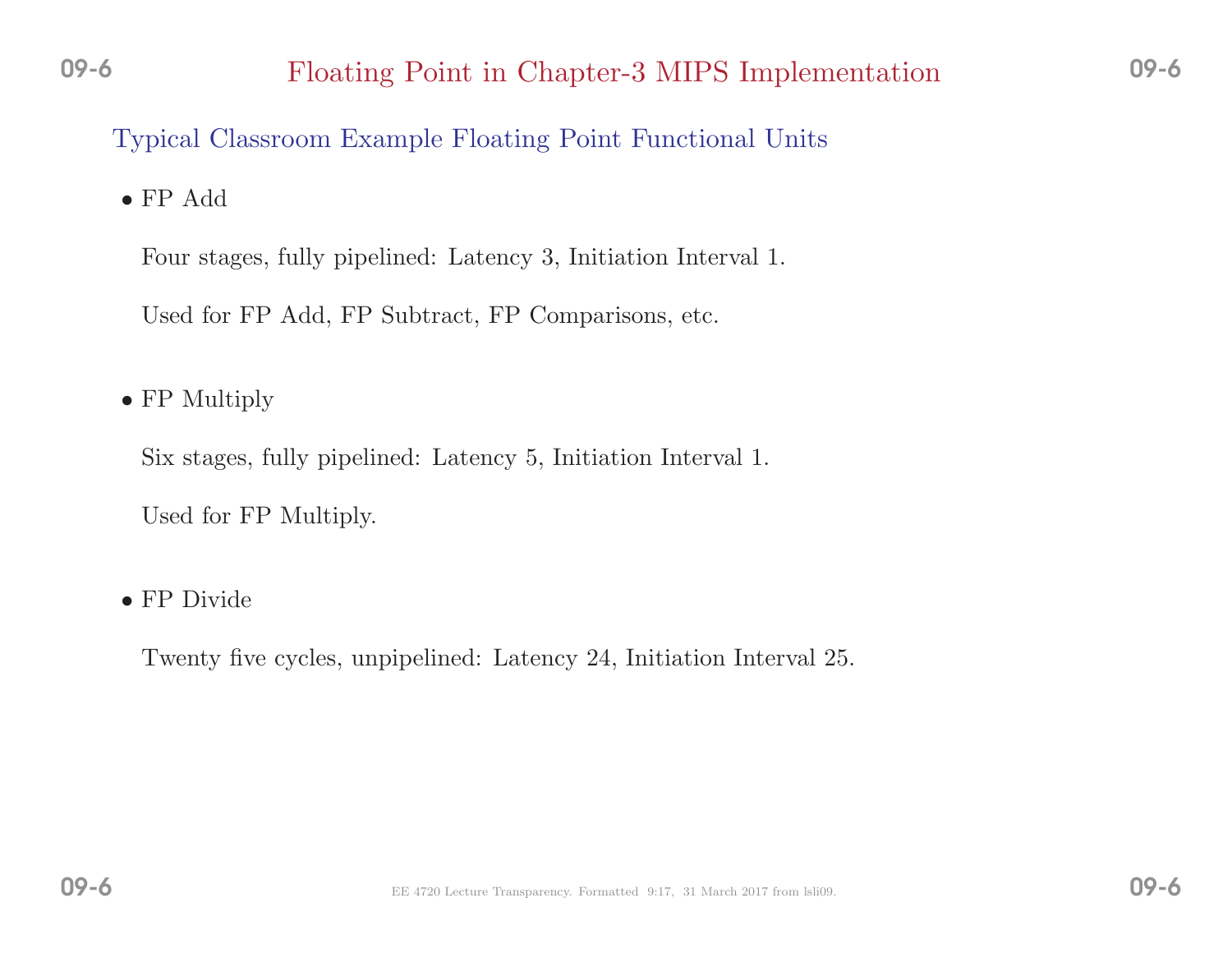Example floating unit implementation main features:

Separate register file.

Number of stages vary depending on functional unit.

Floating-point writeback separate from integer writeback.



09-7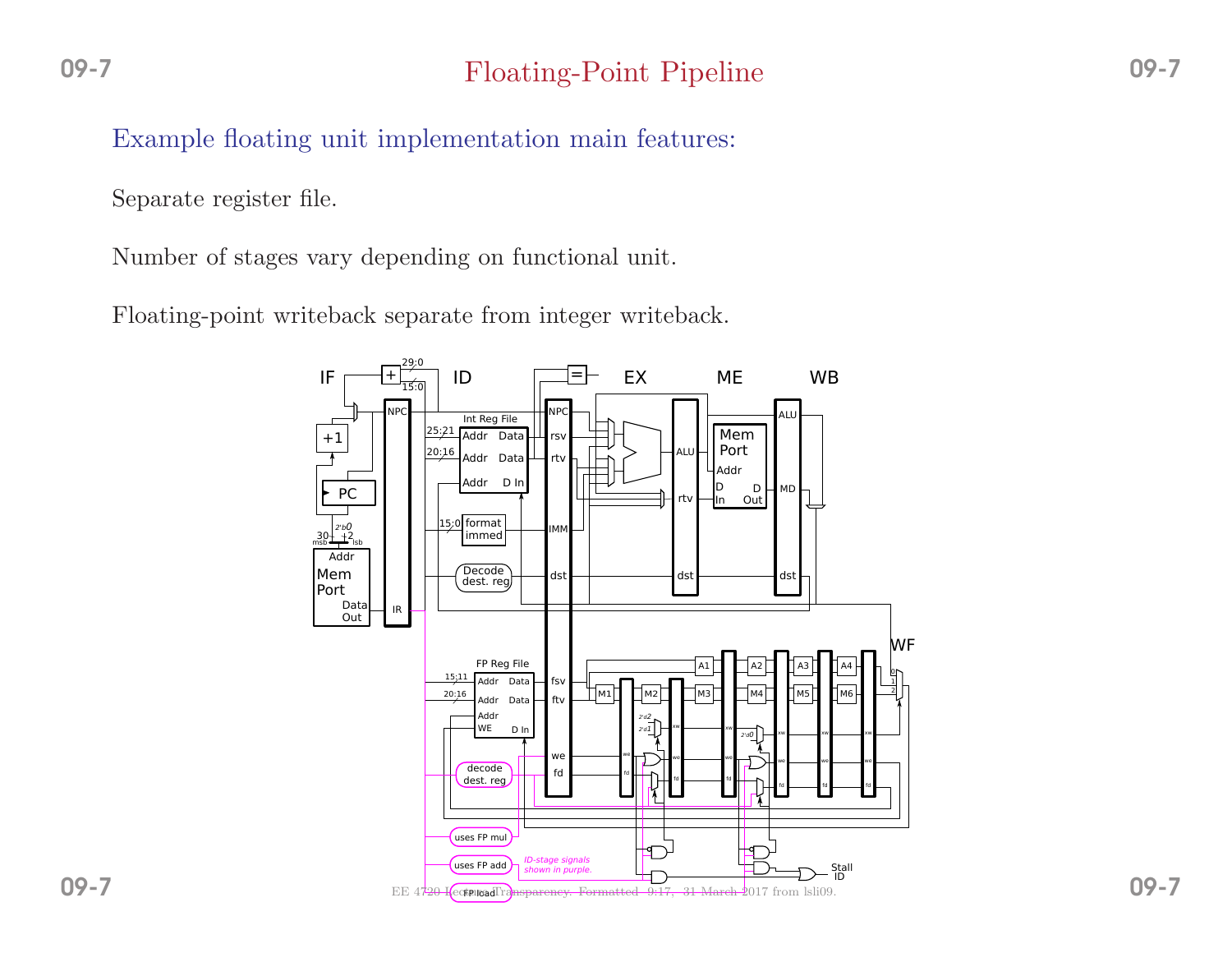# Floating-Point Pipeline 09-8

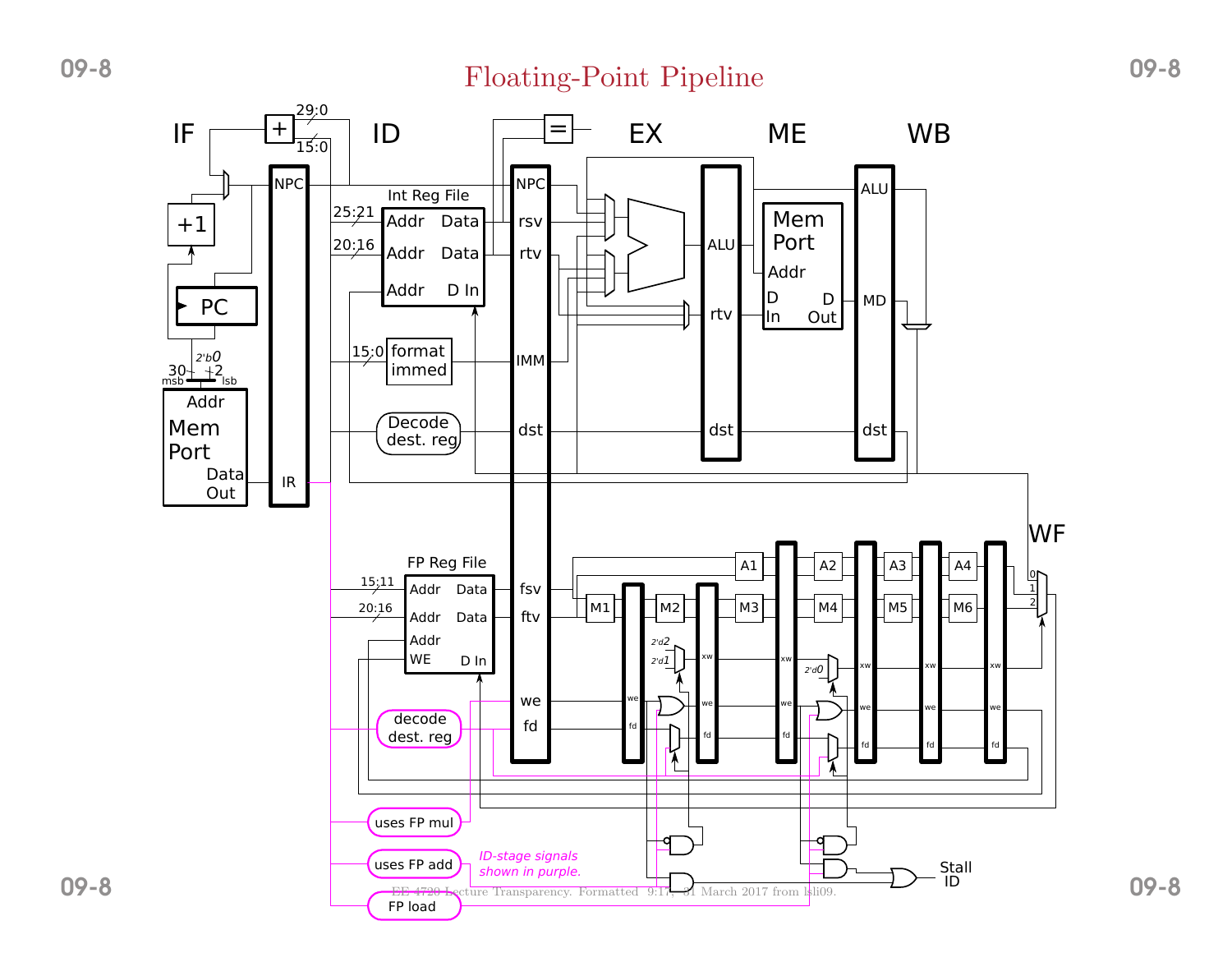Bypass paths not shown.

Paths to implement  $\text{FPR} \to \text{GFP}$  not shown.

Paths for double FP loads and any FP stores (ldc1, sdc1, etc.) not shown.

Pipeline latches for we and  $fd$  may be part of *reservation register* (covered soon).

Use of register pairs for double operands ignored.

See Spr. <sup>2003</sup> HW 5, Prob. [4,](http://www.ece.lsu.edu/ee4720/2003/hw05sol.pdf) http://www.ece.lsu.edu/ee4720/2003/hw05sol.pdf.

The divide functional unit is not shown.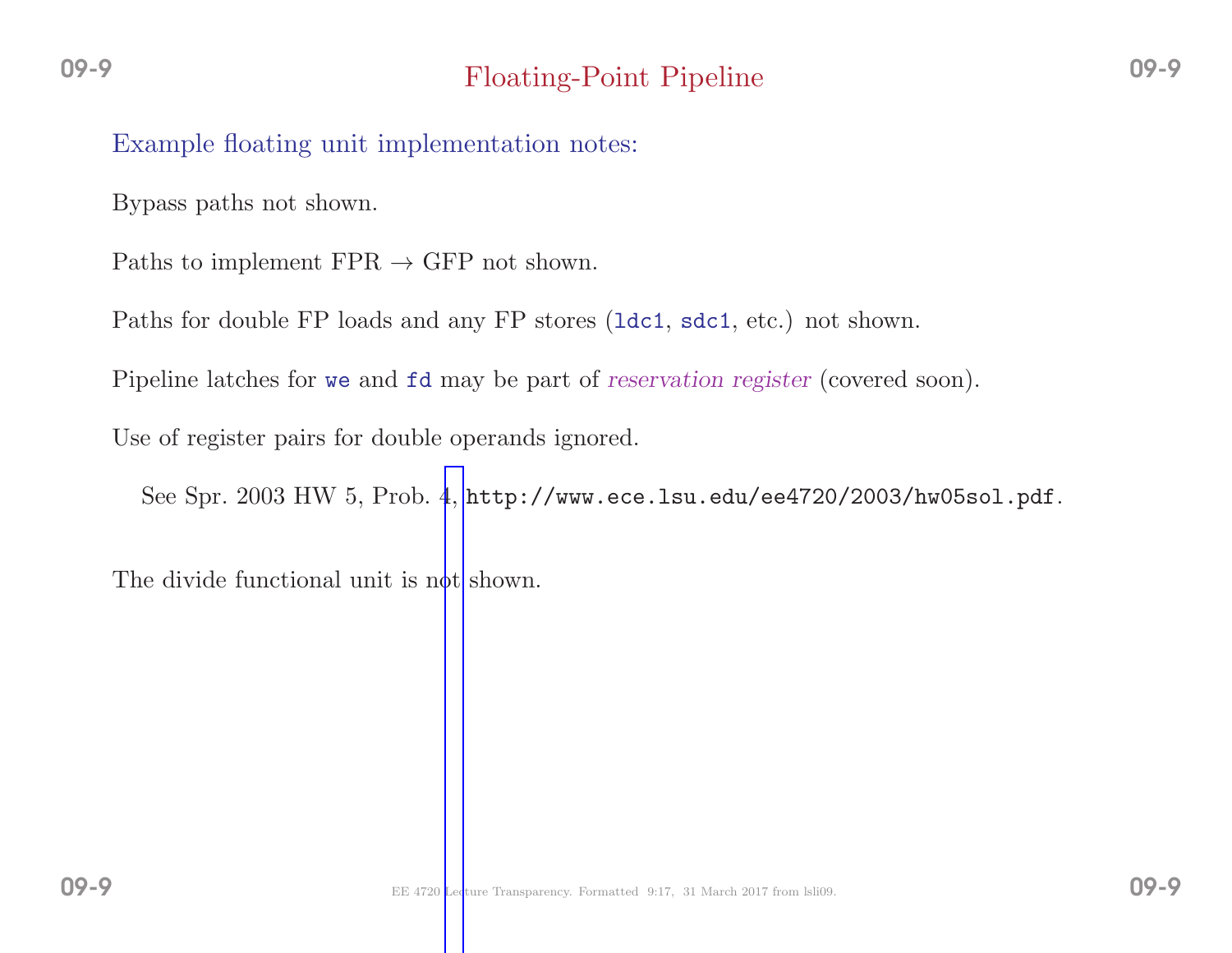#### 09-10Hazards With Long-Latency Instructions in Chapter-3 Pipeline 09-10

#### Structural Hazards

Functional Unit Structural Hazards

Because an instruction can occupy a functional unit  $(e.g., DIV)$  more than one cycle ... . . . <sup>a</sup> following instruction needing that unit may be stalled.

(Occurs when initiation interval greater than one.)

Register Write (WF-Stage) Structural Hazards

Because different units have different latencies . . .

- . . . instructions that started at different times can finish at the same time . . .
- . . . only one can write results (unless extra register file ports added).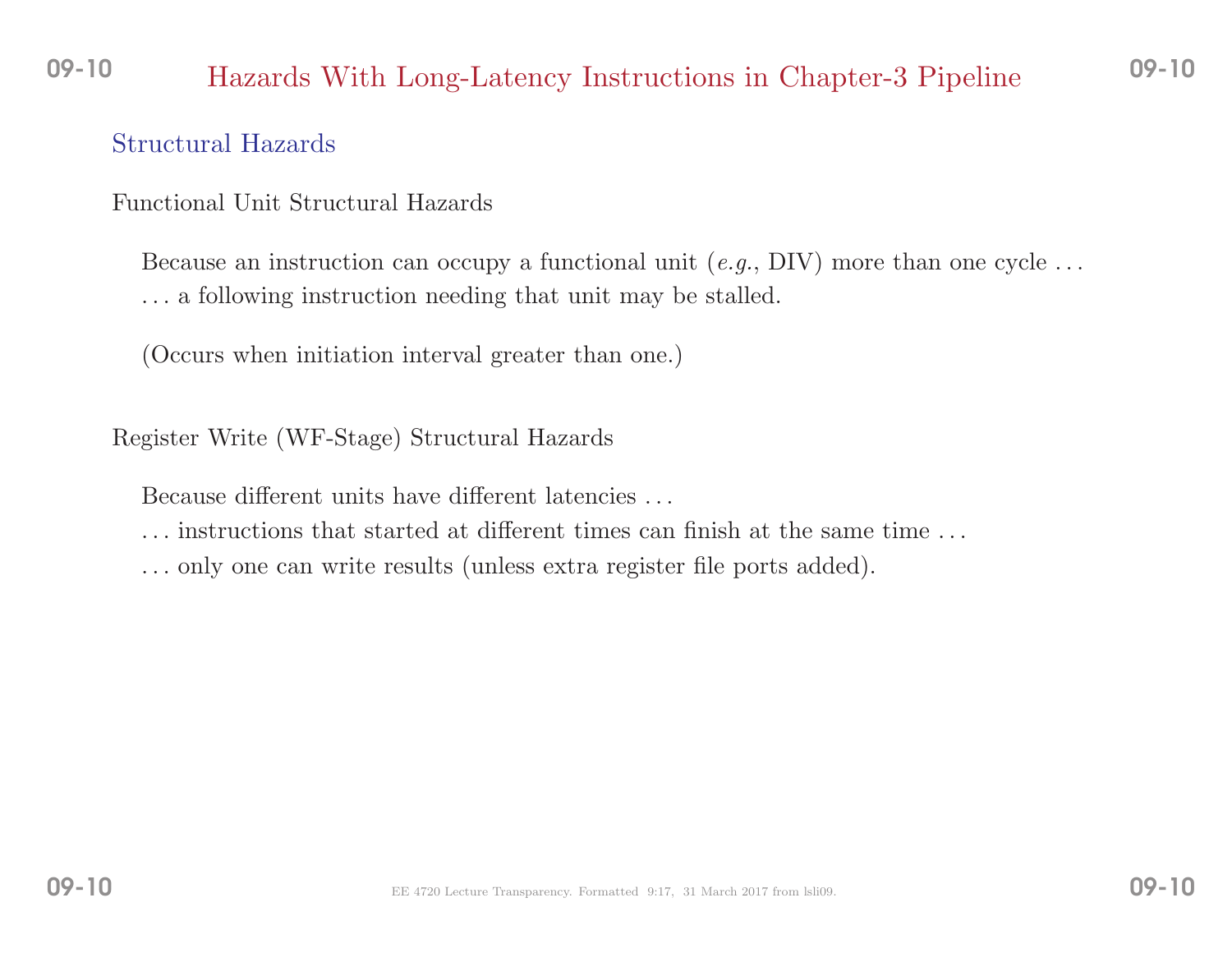#### Data Hazards

#### RAW Hazards

As with integer operations, result not ready in time.

With long-latency operations instructions may wait longer.

#### WAW Hazards

Occurs when two nearby instructions write same register . . . . . . and second instruction finishes first.

#### WAR Hazards

Cannot occur in Chapter-3 <sup>p</sup>ipeline because instructions start in order.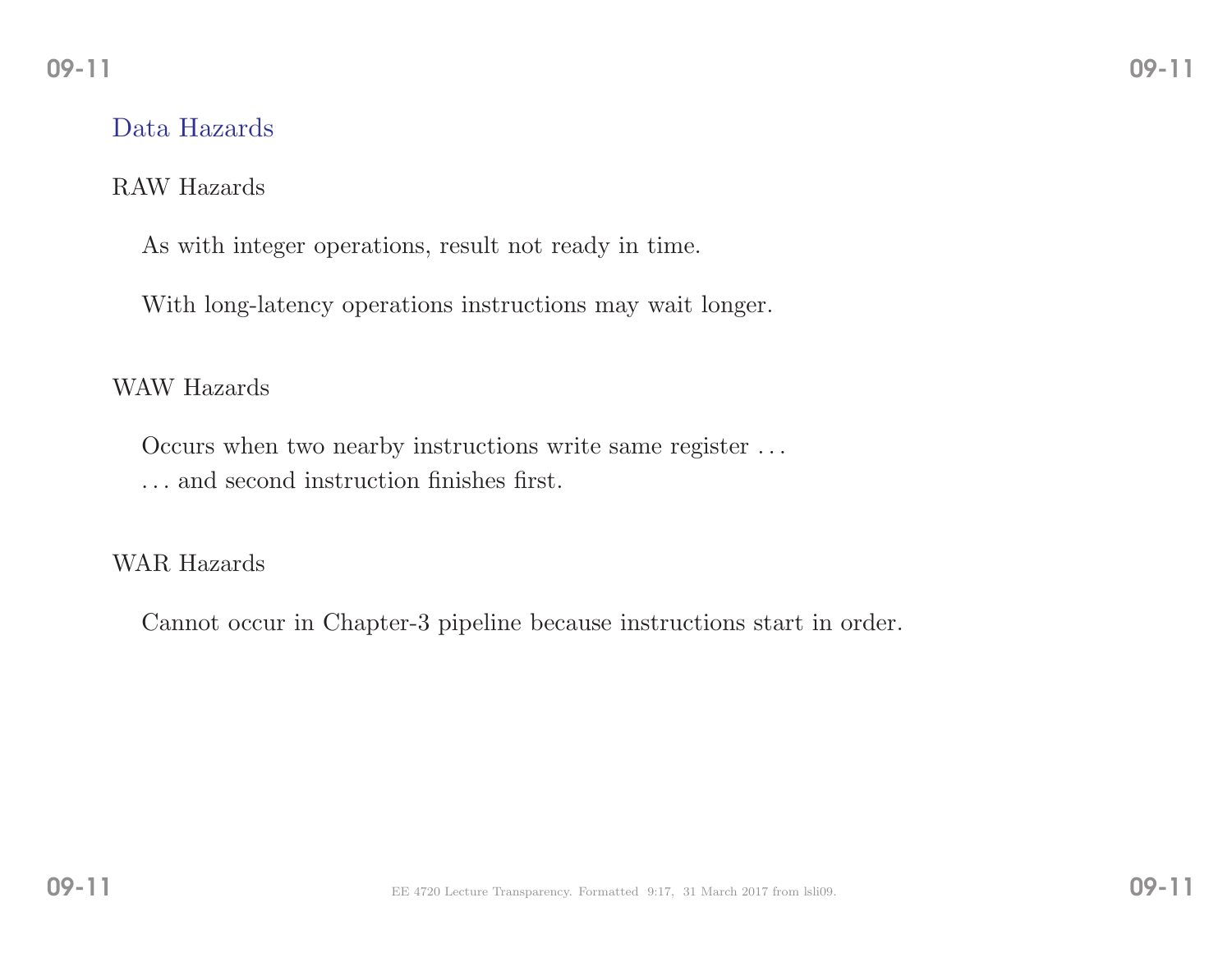# $2^{10}$

# Precise Exceptions

<sup>A</sup> headache because an instruction can be ready to write . . .

. . . long before <sup>a</sup> preceding instruction raises an exception.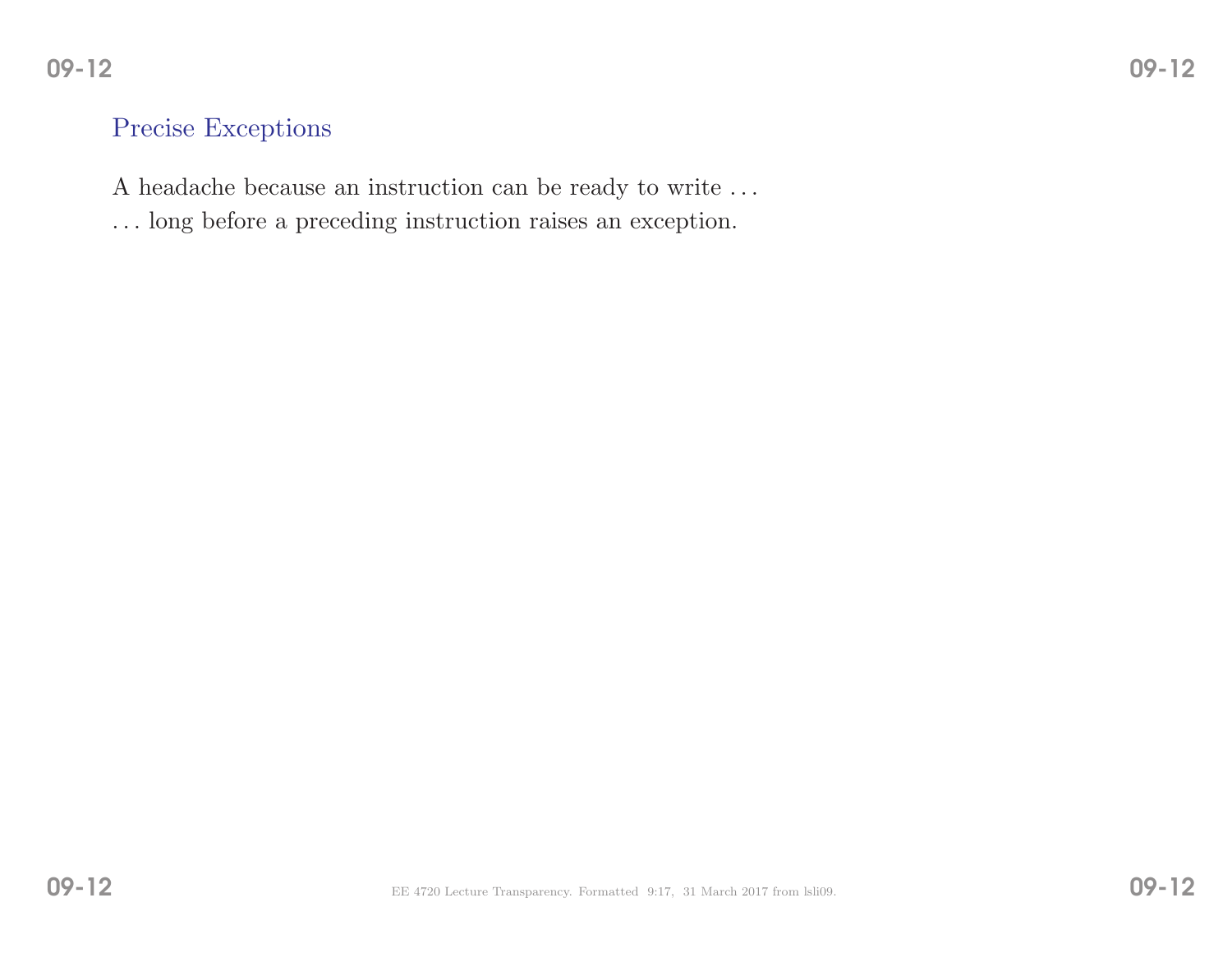Example, 4-cycle latency unpipelined divide.

Unless FU changed, instructions must be stalled to avoid hazard.

div.d f0, f2, f4 IF ID DIV DIV DIV DIV DIV WF<br>div.d f6, f8, f10 IF ID --------------> DI IF ID --------------> DIV DIV DIV DIV WF

#### Hazard easily handled:

Units provide <sup>a</sup> ready-next-cycle signal to ID stage.

Instruction stalled if ready-next-cycle for needed unit is 0.

09-13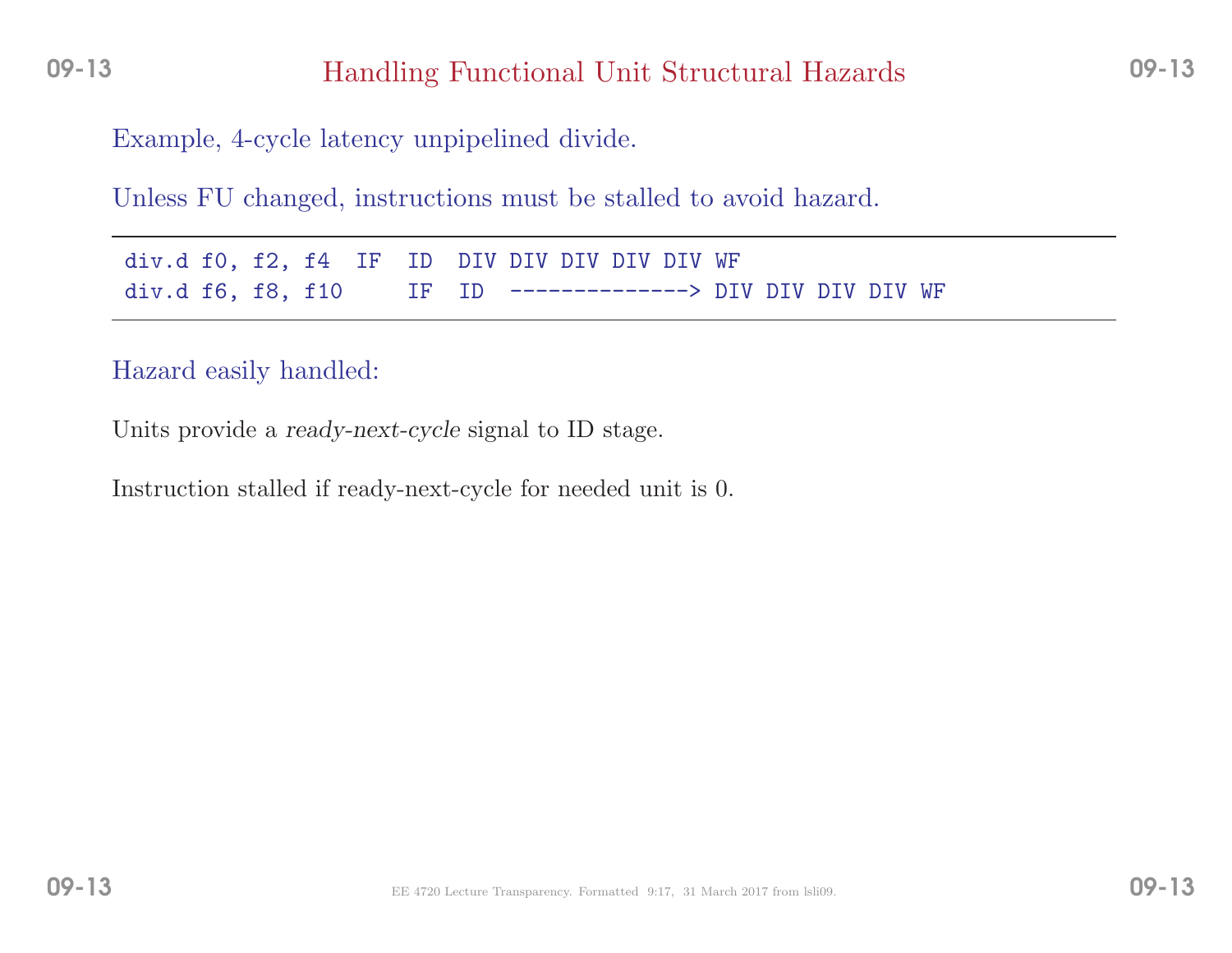#### Eliminating Hazards

#### Provide more than one functional unit.

Example, provide two 4-cycle latency divide units, DVa and DVb.

div.d f0, f2, f4 IF ID DVa DVa DVa DVa DVa WF<br>div.d f6, f8, f10 IF ID DVb DVb DVb DVb DV IF ID DVb DVb DVb DVb DVb WF

Pipeline functional unit.

Example, use 5-cycle latency, initiation interval 2, pipelined divide ... . . . and live with single stall cycle.

div.d f0, f2, f4 IF ID DV0 DV0 DV1 DV1 DV2 DV2 WF div.d f6, f8, f10 IF ID --> DV0 DV0 DV1 DV1 DV2 DV2 WF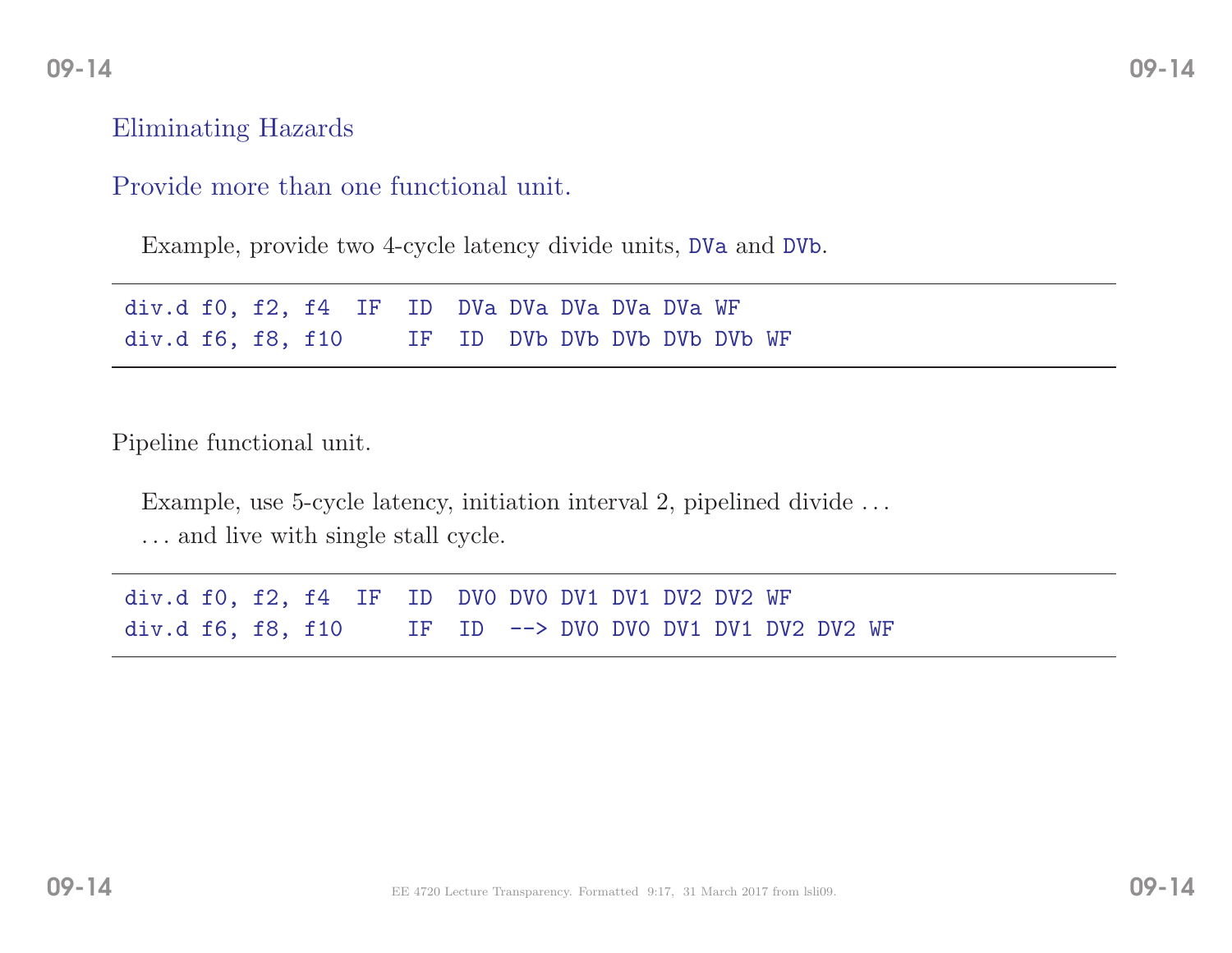#### 09-15

#### Handling Register Write Structural Hazards

| !Cycle 0 1 2 3 4 5 6 7 8 9                  |  |  |  |                                    |  |  |  |
|---------------------------------------------|--|--|--|------------------------------------|--|--|--|
| mul.d f0, f2, f4 IF ID M1 M2 M3 M4 M5 M6 WF |  |  |  |                                    |  |  |  |
| addi r1, r1, 1 IF ID EX ME WB               |  |  |  |                                    |  |  |  |
| add.d f6, f8, f10                           |  |  |  | IF ID $\rightarrow$ A1 A2 A3 A4 WF |  |  |  |

Example (stall to avoid hazard in cycle 8)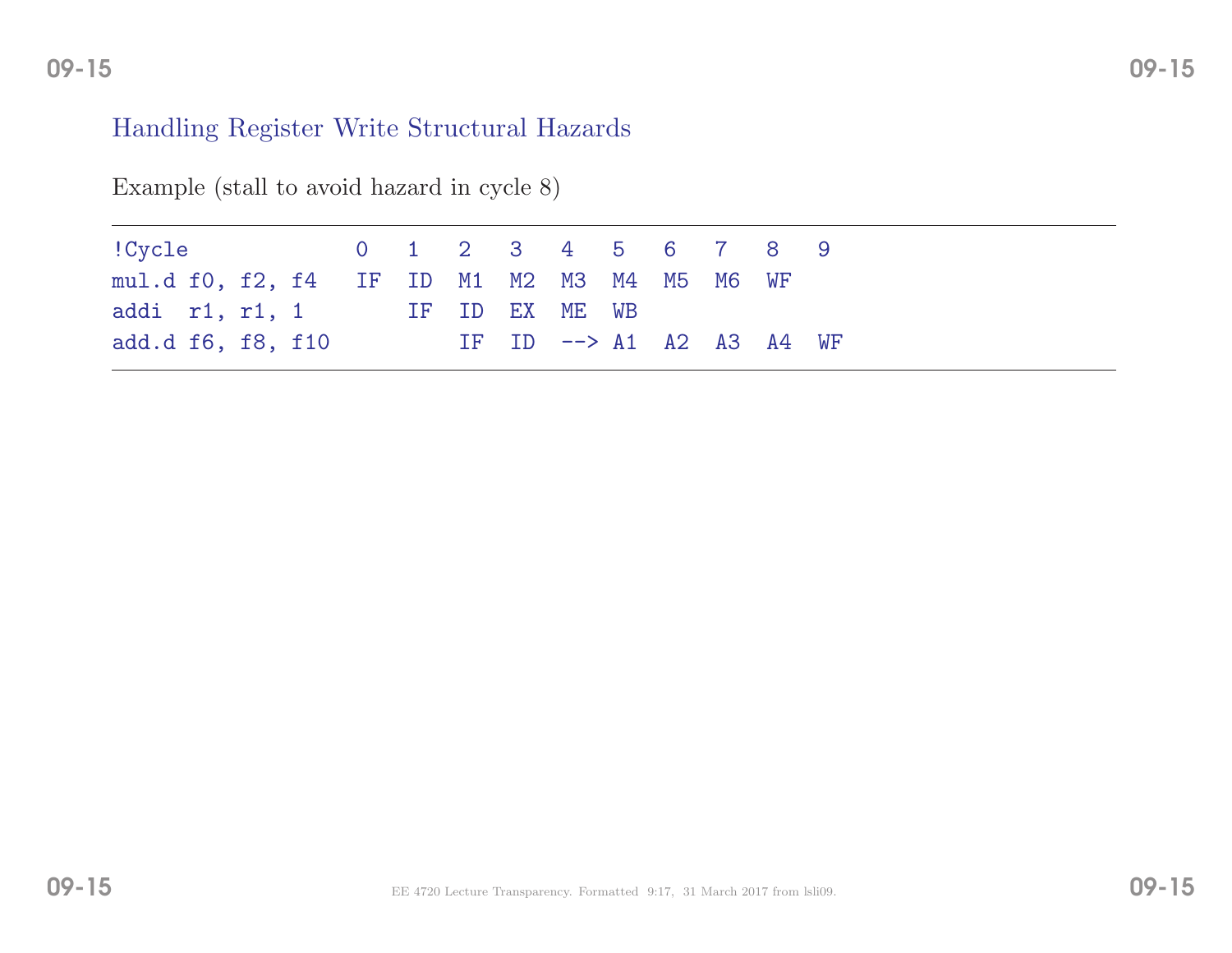# Handling Register Write Structural Hazards 09-16

Method 1: Delay instruction in ID. (Used above.)

Include <sup>a</sup> shift register called <sup>a</sup> reservation register.

Each cycle the reservation register is shifted.

<sup>A</sup> <sup>1</sup> indicates <sup>a</sup> "reservation" to enter WF.

Bit position indicates time . . .

... with the LSB indicating two cycles later ...

... the next bit indicating three cycles later ...

. . . and so on.

The ID stage controller, based on the opcode of the instruction . . . . . . knows the number of cycles before WF will be entered.

It checks the corresponding reservation register bit . . .

. . . if it's <sup>1</sup> then IF and ID are stalled . . .

. . . if it's <sup>0</sup> then the bit is set to <sup>1</sup> and the instruction proceeds.

If such <sup>a</sup> stall occurs the reservation register is still shifted . . . . . . and so <sup>a</sup> <sup>0</sup> will eventually move into the bit position.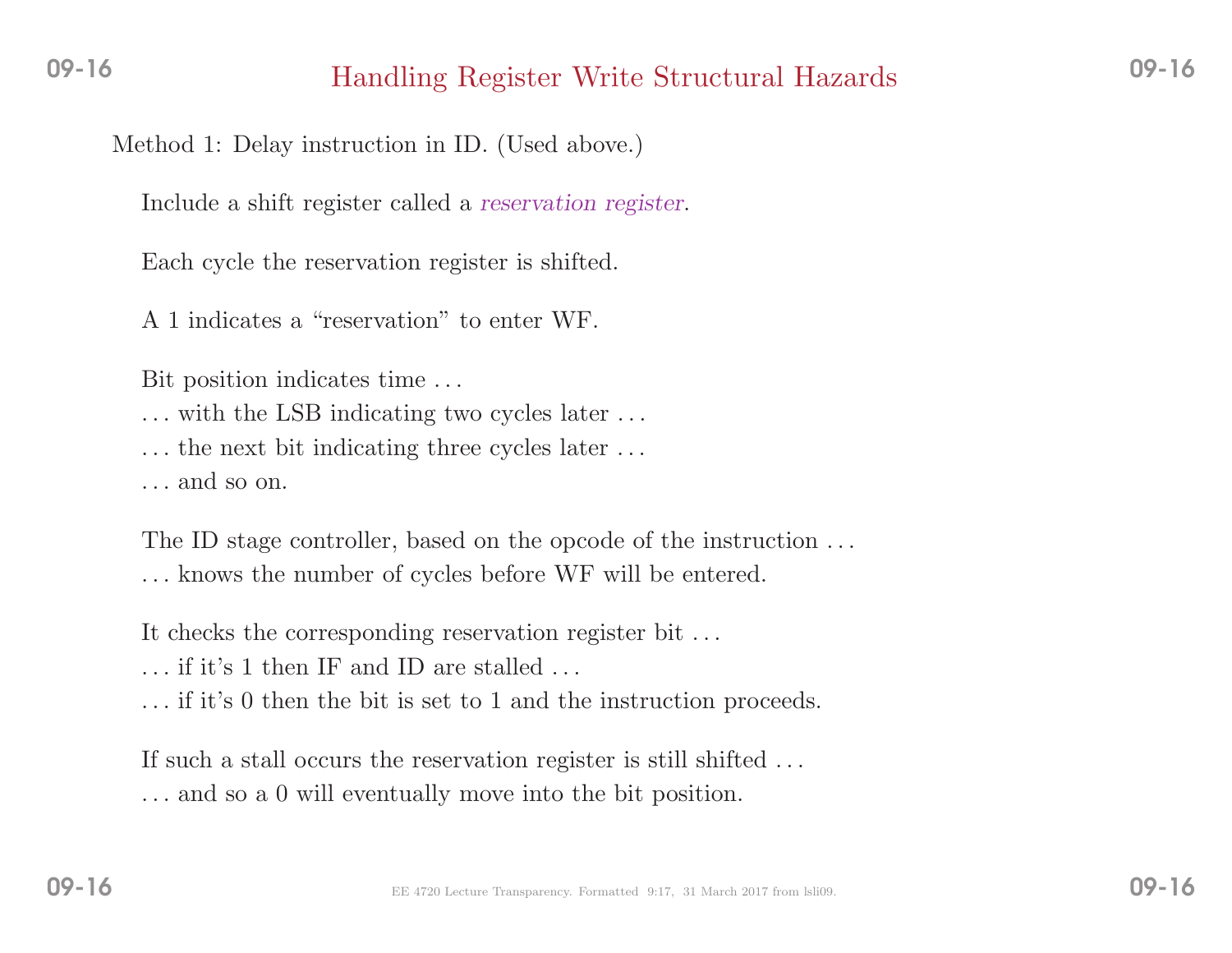Method 2: Delay instructions ready to enter WF.

Each functional unit provides a signal  $\ldots$ 

. . . indicating when it has an instruction ready to enter WF.

One of those signals is chosen (using some method) . . .

... the corresponding instruction moves to WF ...

. . . while the others are stalled.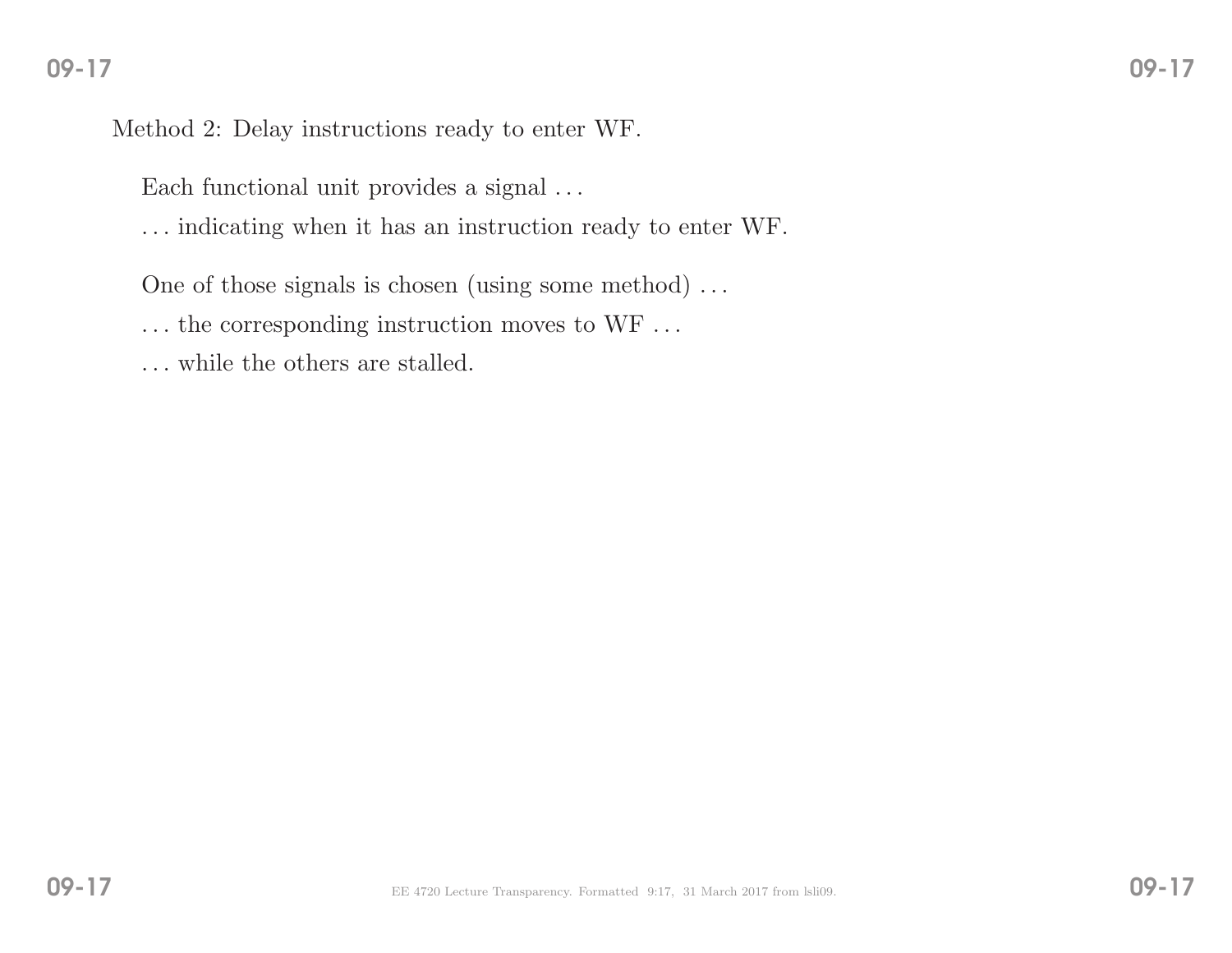#### Comparison of Method <sup>1</sup> and <sup>2</sup>

Method <sup>1</sup> is easier to implement . . .

. . . since logic remains in one stage.

In contrast, logic for method <sup>2</sup> would span several stages . . .

. . . since stages back to IF might need to be stalled . . .

. . . and so critical paths would be long.

Method <sup>2</sup> is more flexible . . .

. . . since priority could be <sup>g</sup>iven to longer-latency instructions.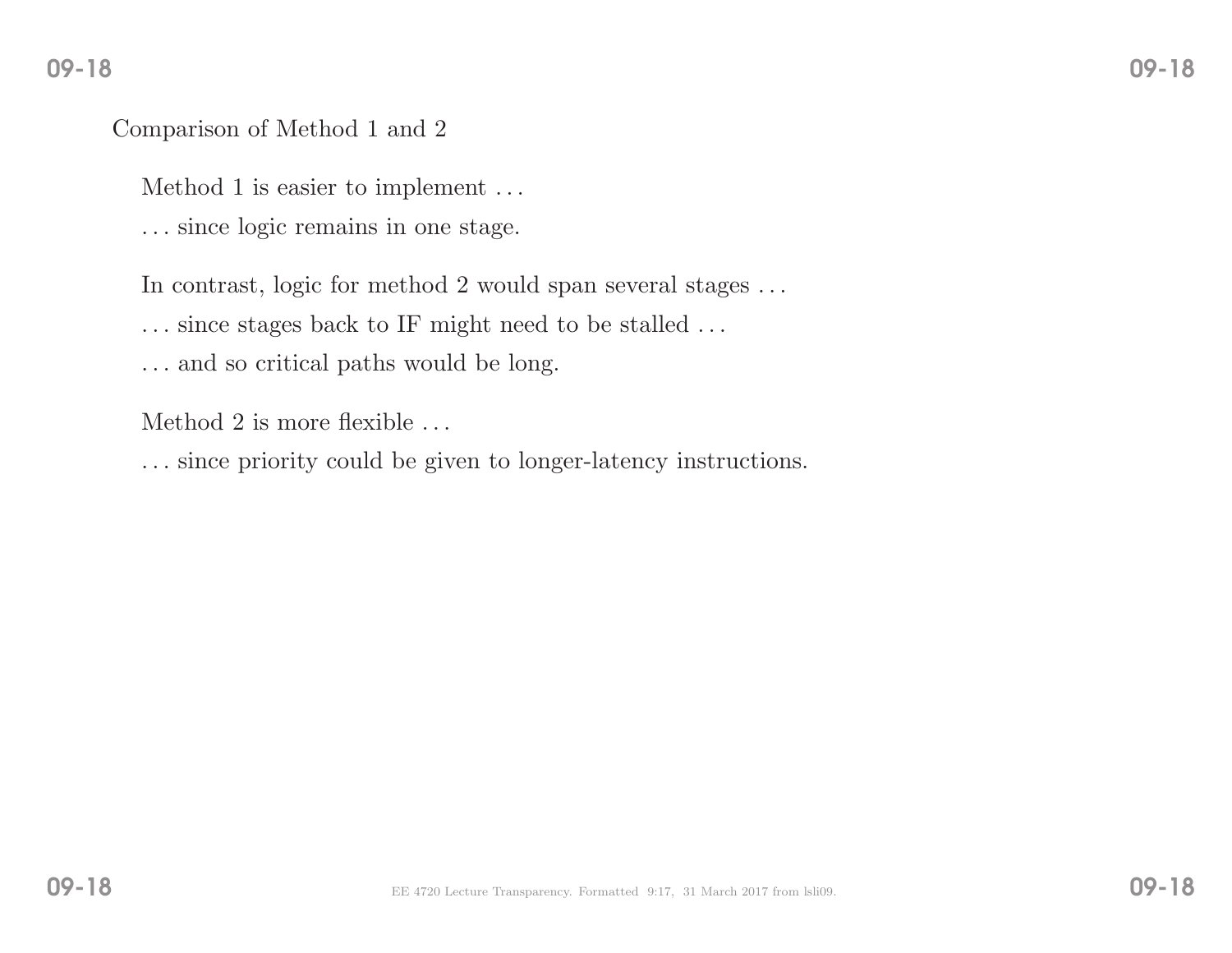# 09-19

#### Handling RAW Hazards

The interlock mechanism for RAW hazards  $\ldots$ 

 $\ldots$  must keep track of registers with pending writes  $\ldots$ 

. . . and use this information to stall instructions.

Consider,  $add.s$  f1, f2, f3.

Check if any uncompleted preceding instructions write f2 or f3.

If so, stall until register(s) written or can be bypassed to adder.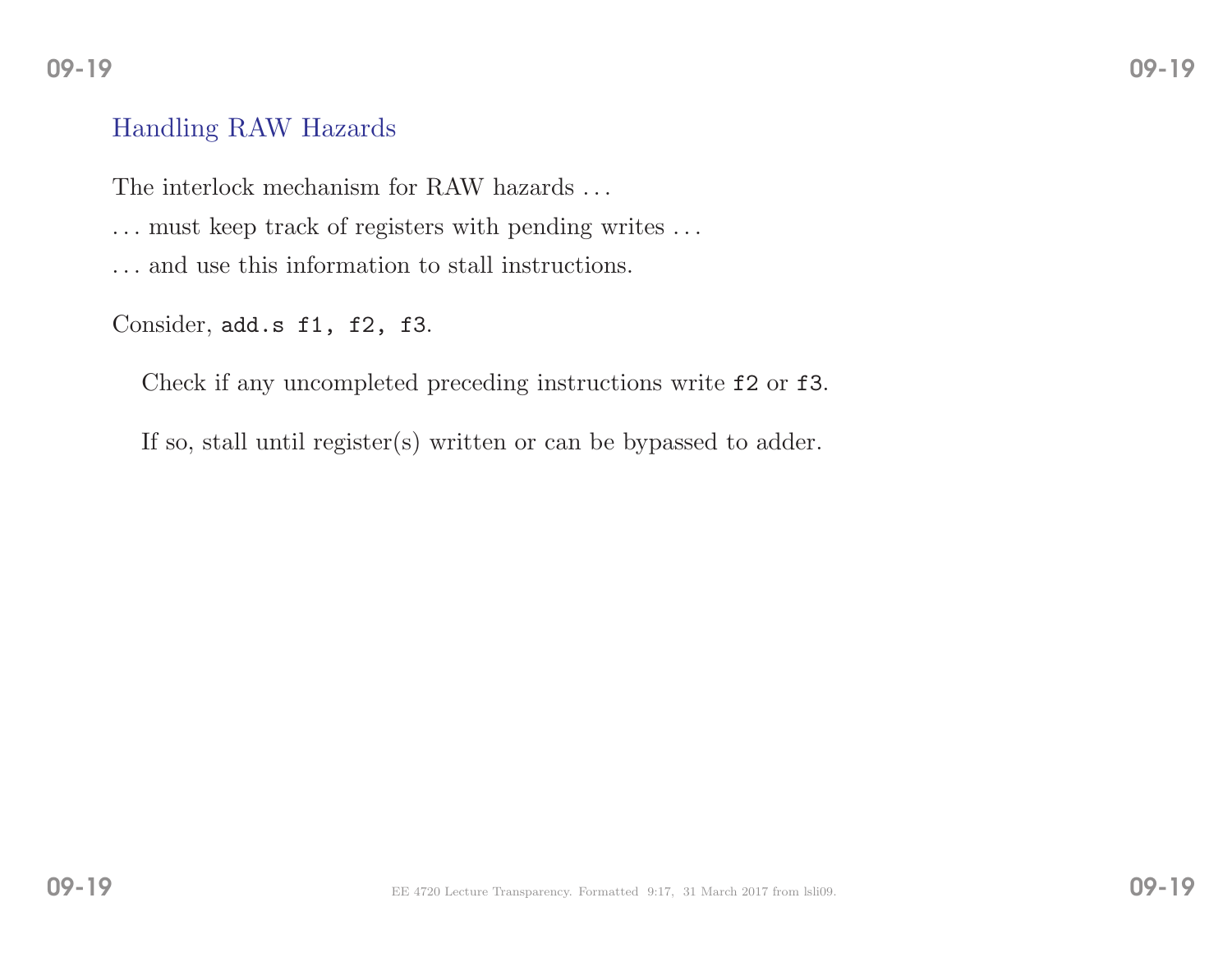Possible RAW Interlock Implementations.

Brute Force: Check all following stages

As done for integer operations, check following stages ...

. . . for pending write to register.

Each stage of every <sup>p</sup>ipelined unit must be checked.

Too expensive.

Register file includes ready bit for each register.

Ready bit normally 1, indicating no pending writes (so value valid).

When instruction issued, bit set to  $0 \ldots$ 

. . . when instruction completes and result written, set back to 1.

Instruction stalls if either operand's ready bit is  $0 \ldots$ 

... and cannot be bypassed.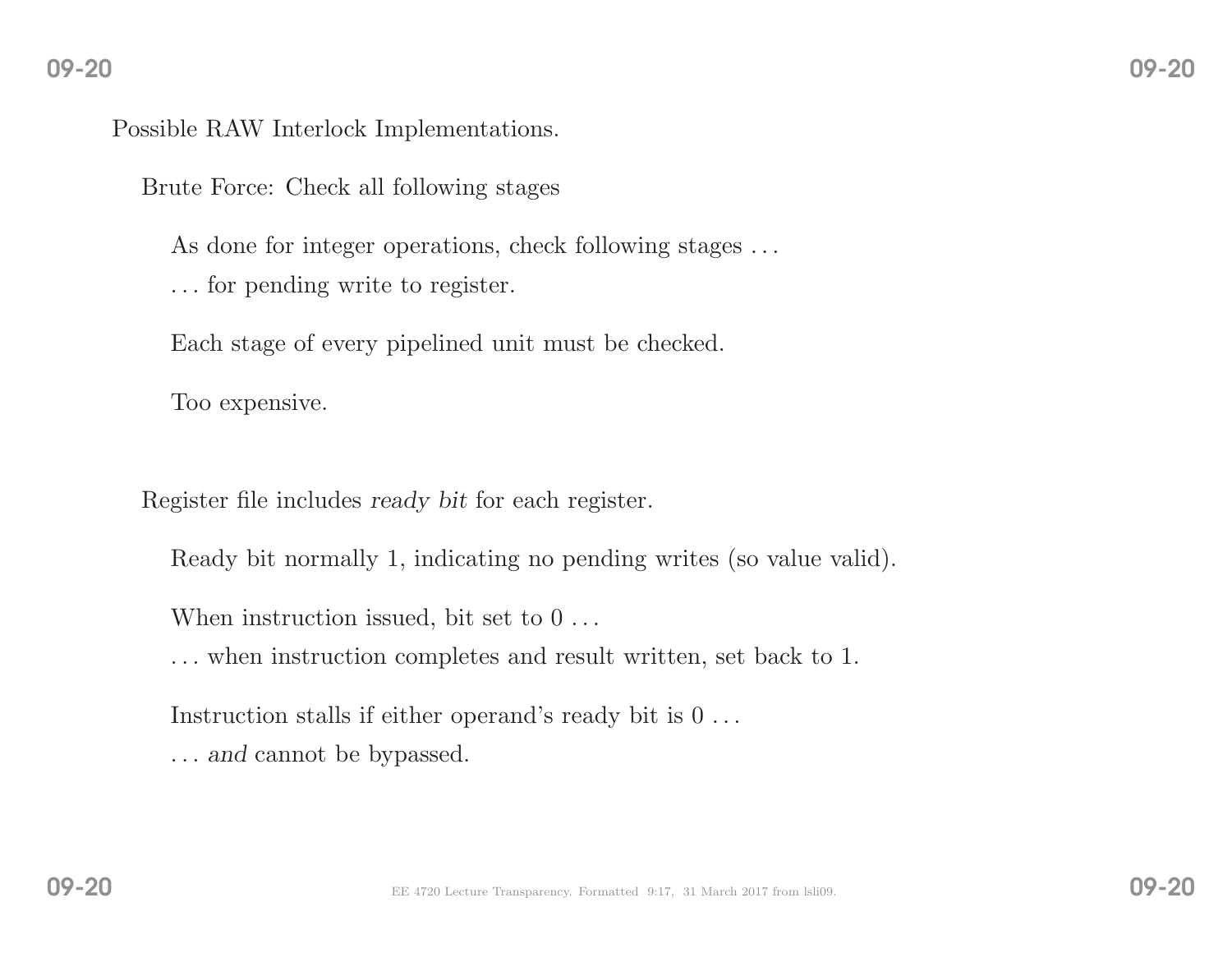#### WAW Hazards

Example with 3-stage <sup>p</sup>ipelined multiply and one-stage add, no ME.

| mul.s f0, f1, f2 IF ID MO M1 M2 WF |  |  |             |  |                         |
|------------------------------------|--|--|-------------|--|-------------------------|
| add.s f0, f3, f4                   |  |  | IF ID AO WF |  | ! Incorrect execution!! |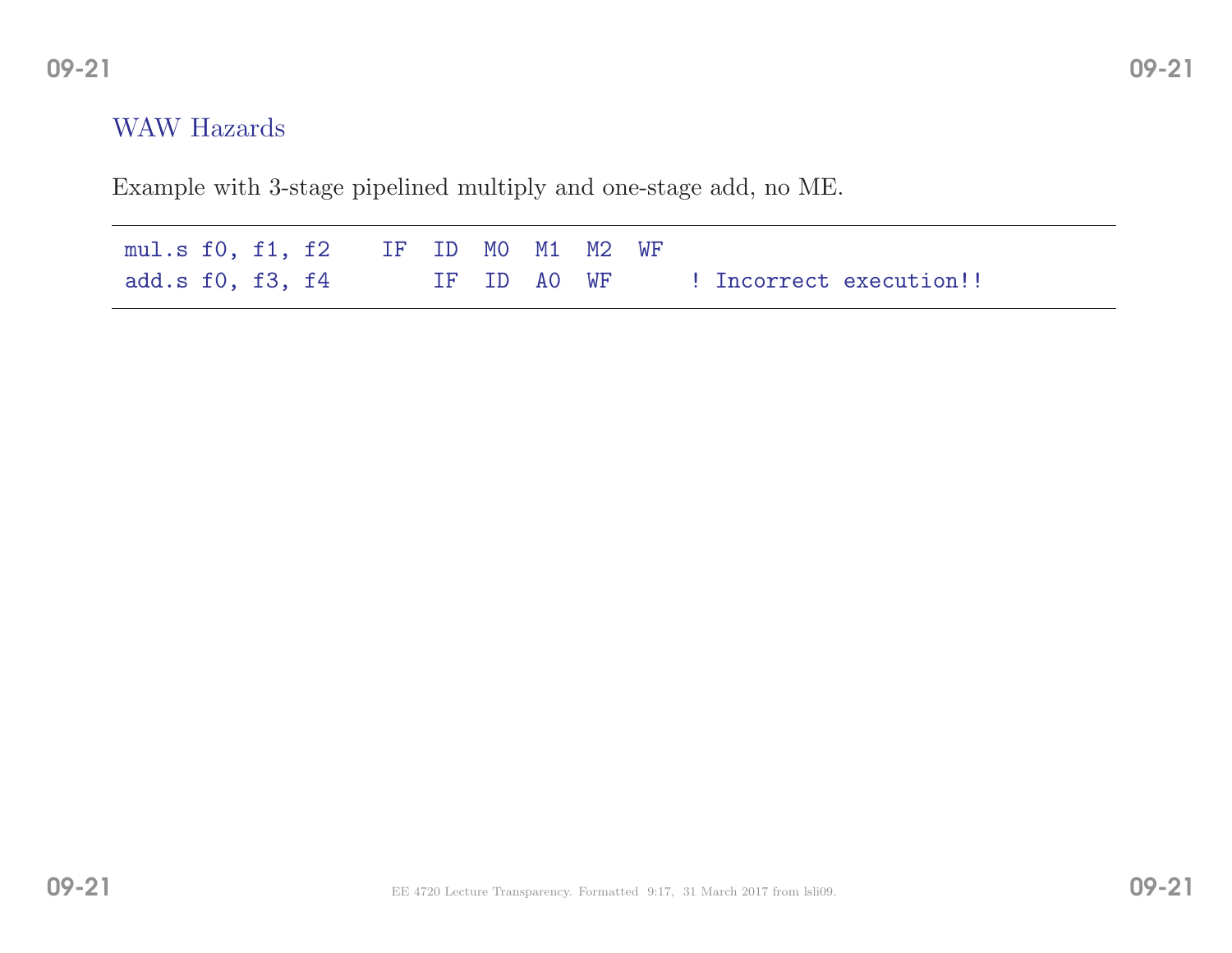# $2^{2}$

## Handling WAW Hazards

The interlock mechanism for RAW hazards handles WAW hazards in which there is an intervening read.

Example with 3-stage <sup>p</sup>ipelined multiply and one-stage add, no ME.

| mul.s f0, f1, f2 IF ID M0 M1 M2 WF |  |  |  |                    |                                  |
|------------------------------------|--|--|--|--------------------|----------------------------------|
| sub.s f5, f0, f6                   |  |  |  | IF ID $--->$ AO WF |                                  |
| add.s f0, f3, f4                   |  |  |  |                    | IF $--->$ ID AO WF ! No problem. |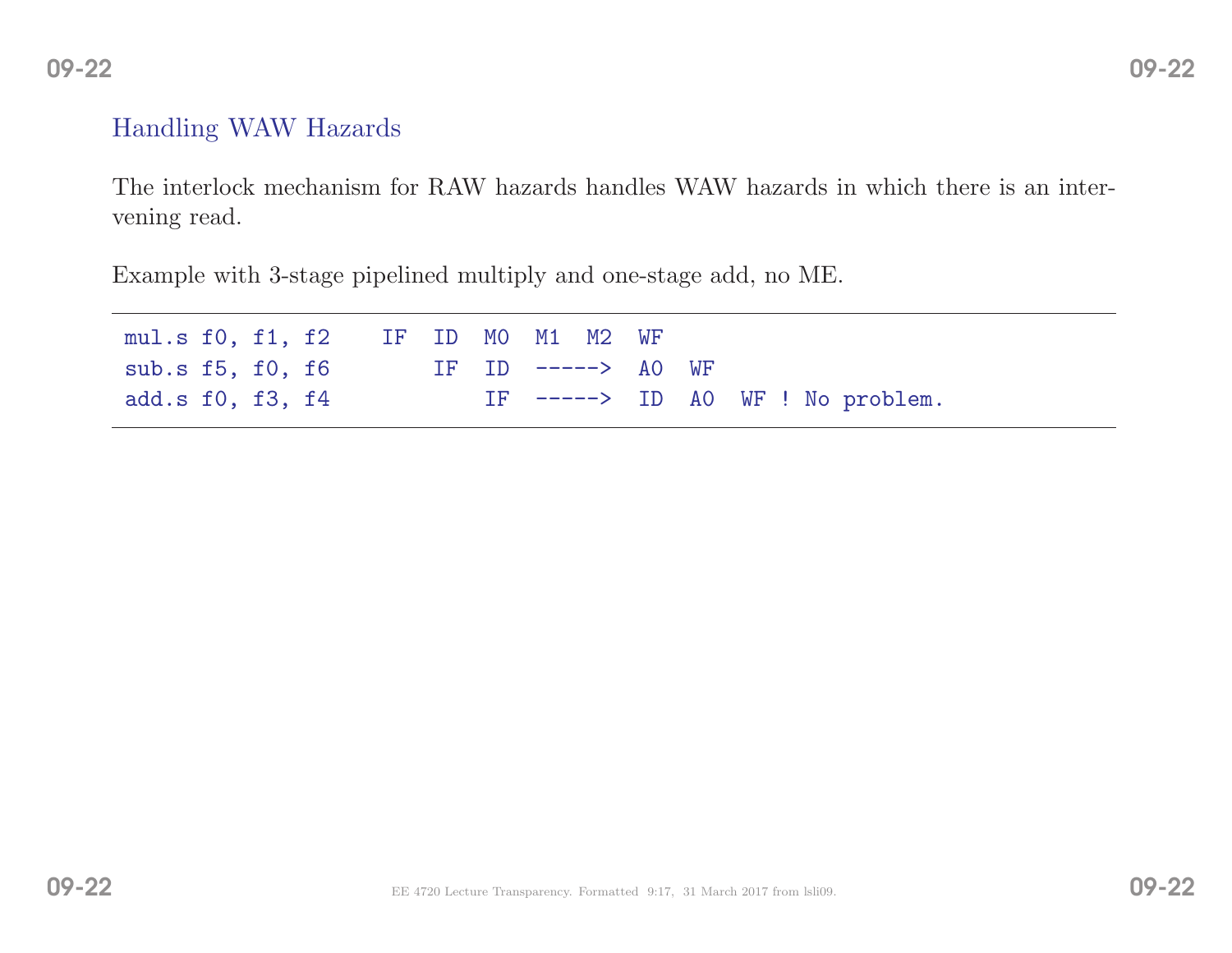#### Handling WAW Hazards

If there is no intervening write. . .

- . . . and ISA insists that all faulting instructions raise exceptions. . .
- . . . the WF can be suppressed by changing we to <sup>0</sup>.

| mul.s f0, f1, f2 IF ID M0 M1 M2 WFx |  |  |  |             |  |
|-------------------------------------|--|--|--|-------------|--|
| add.s f0, f3, f4                    |  |  |  | IF ID AO WF |  |

If mul.s faulted the handler would be called in execution above.

For <sup>a</sup> less strict ISA instruction could be squashed earlier.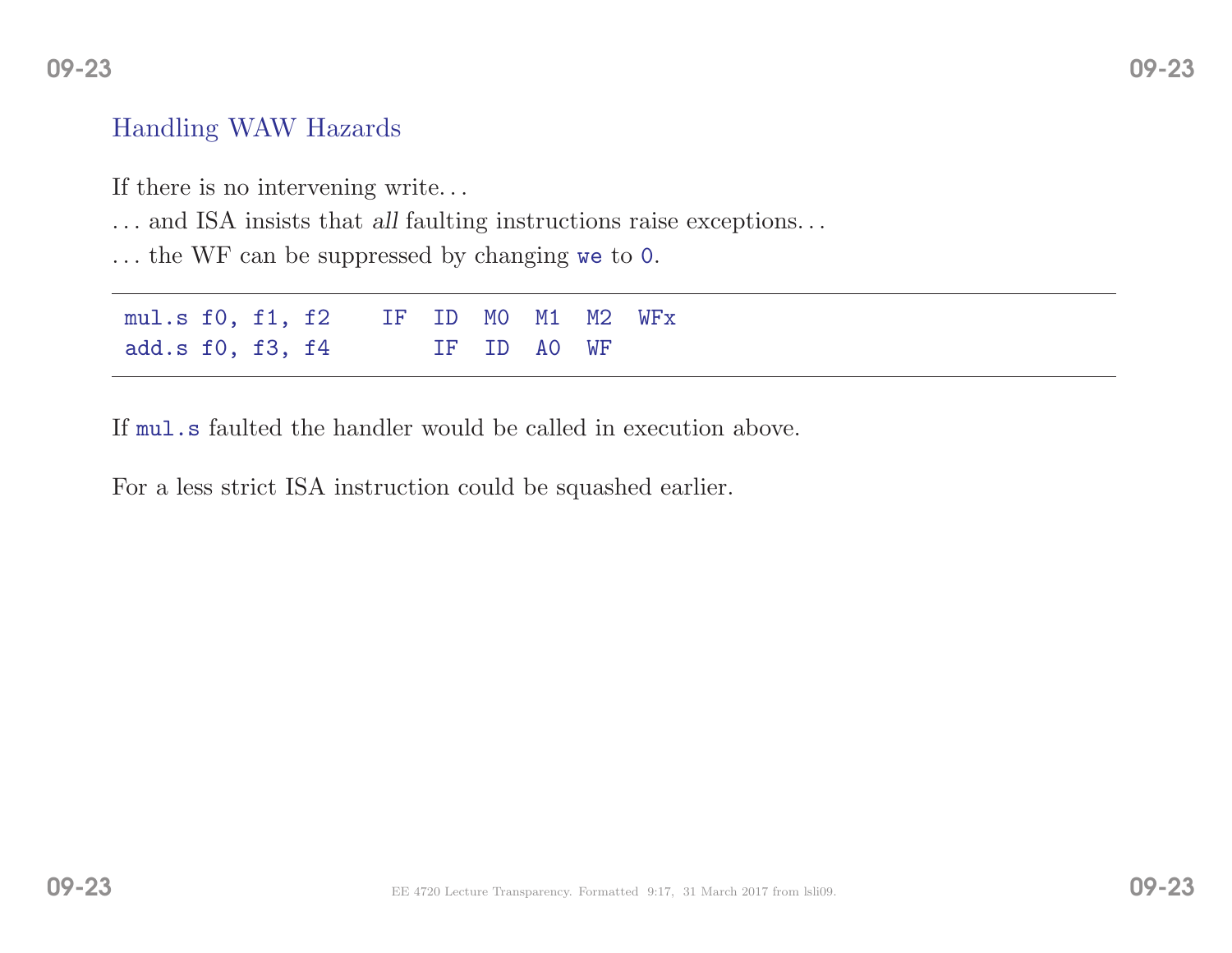#### WAR Hazards

Possible when register read delayed.

Can't happen in five-stage MIPS because instructions

(1) read registers in ID

(2) pass through ID in program order

(3) and produce results only after leaving ID.

#### Consider:

| Cycle: 0 1 2 3 4 5 6 7 8 9 10 11                  |  |  |  |  |  |  |  |
|---------------------------------------------------|--|--|--|--|--|--|--|
| mul.s f0, f1, f2 IF ID M0 M1 M2 M3 M4 M5 M6 M7 WF |  |  |  |  |  |  |  |
| add.s f1, f3, f4 IF ID AO A1 A2 A3 WF             |  |  |  |  |  |  |  |

There would be a WAR hazard if addf wrote f1 before multf read it.

That can't happen since multf would leave ID (with f1) as addf just enters ID.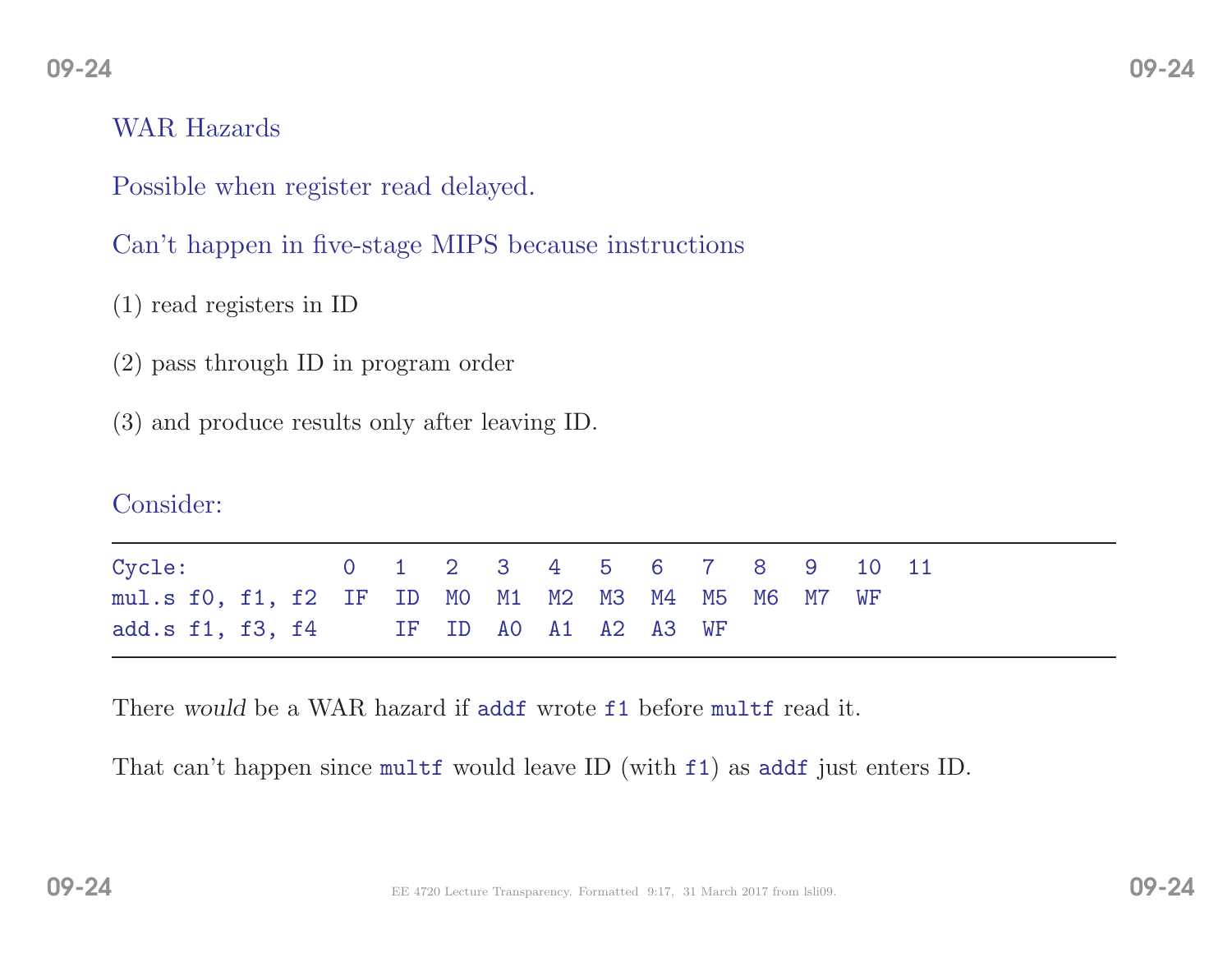# CPI and Multicycle Operations 09-25

With long-latency ops, dependencies trickier ...

. . . and structural hazards now present (in our implementations).

## Finding CPI for <sup>a</sup> loop

As before, find <sup>a</sup> repeating pattern of iterations.

Look out for structural hazards.

```
Loop Example:
LOOP:addi $t0, $t0, -1<br>mul.s $f2, $f2, $f1
                                   # Note loop-carried dependency through $f2
         bne $t0, $0 LOOP
         lwc1 $f1, 4($t1)
```
Runs on implementation illustrated earlier . . .

. . . with <sup>a</sup> full set of floating-point bypass paths added.

All bypass paths for integer instructions shown.

What is the CPI during the execution of this loop?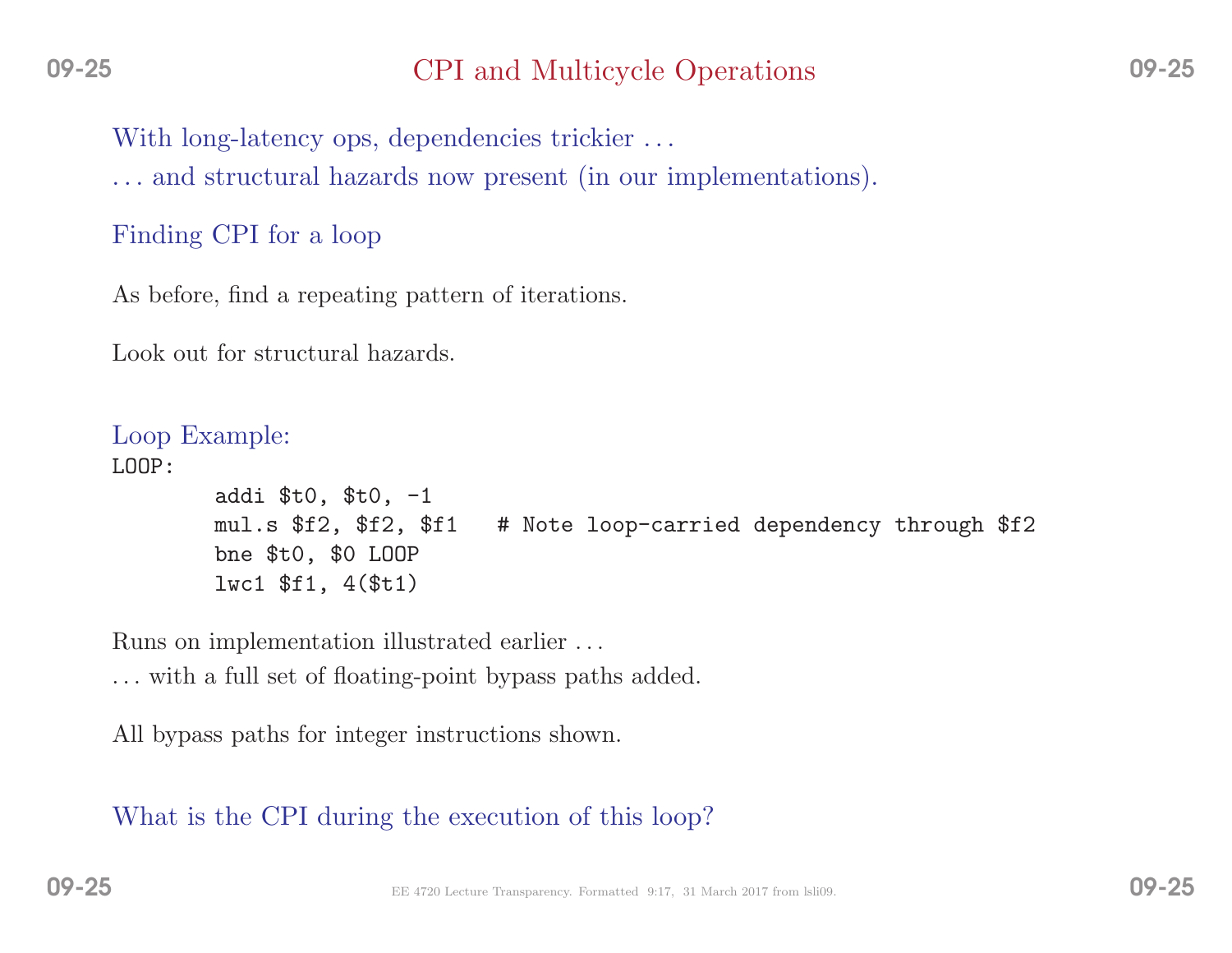09-26<sup>Cycle</sup> 0 1 2 3 4 5 6 7 8 9 10 11 12 13 14 15 09-26 LOOP: # First Iteration addi \$t0, \$t0, -1 IF ID EX ME WB<br>mul.s \$f2, \$f2, \$f1 IF ID M1 M2 IF ID M1 M2 M3 M4 M5 M6 WF bne \$t0, \$0 LOOP  $Iw = 10 \rightarrow EX$  ME WB<br> $Iw = 10 \rightarrow 10 \rightarrow EX$  ME NE  $IF$   $\rightarrow$  ID EX ME WF Cycle <sup>0</sup> <sup>1</sup> <sup>2</sup> <sup>3</sup> <sup>4</sup> <sup>5</sup> <sup>6</sup> <sup>7</sup> <sup>8</sup> <sup>9</sup> <sup>10</sup> <sup>11</sup> <sup>12</sup> <sup>13</sup> <sup>14</sup> <sup>15</sup> LOOP: # Second Iteration addi  $t0$ ,  $t0$ ,  $-1$  IF ID EX ME WB mul.s \$f2, \$f2, \$f1 IF ID -> M1 M2 M3 M4 M5 M6 WF bne  $$t0$ ,  $$0$  LOOP IF -> ID EX ME WB lwc1 \$f1, 4(\$t1) IF ID EX ME WF Cycle <sup>0</sup> <sup>1</sup> <sup>2</sup> <sup>3</sup> <sup>4</sup> <sup>5</sup> <sup>6</sup> <sup>7</sup> <sup>8</sup> <sup>9</sup> <sup>10</sup> <sup>11</sup> <sup>12</sup> <sup>13</sup> <sup>14</sup> <sup>15</sup> Cycle <sup>10</sup> <sup>11</sup> <sup>12</sup> <sup>13</sup> <sup>14</sup> <sup>15</sup> <sup>16</sup> <sup>17</sup> <sup>18</sup> <sup>19</sup> <sup>20</sup> <sup>21</sup> <sup>22</sup> <sup>23</sup> <sup>24</sup> <sup>25</sup> LOOP: # Third Iteration addi \$t0, \$t0, -1 IF ID EX ME WB<br>mul.s \$f2, \$f2, \$f1 IF ID ----> IF ID ----> M1 M2 M3 M4 M5 M6 WF bne  $$t0, $0$  LOOP IF  $--->$  ID EX ME WB lwc1 \$f1, 4(\$t1) IF ID EX ME WF Cycle <sup>10</sup> <sup>11</sup> <sup>12</sup> <sup>13</sup> <sup>14</sup> <sup>15</sup> <sup>16</sup> <sup>17</sup> <sup>18</sup> <sup>19</sup> <sup>20</sup> <sup>21</sup> <sup>22</sup> <sup>23</sup> <sup>24</sup> <sup>25</sup>

Note: Each iteration above starts differently.

First, Cycle 0: IF, addi; ID, etc. pre-loop instructions.

Second, Cycle 5: IF, addi; ID, 1wc1; EX, bne; M3, mul.s.

Third, Cycle 10: IF, addi; ID, lwc1; EX, bne; M2, mul.s. (Similar, but different.)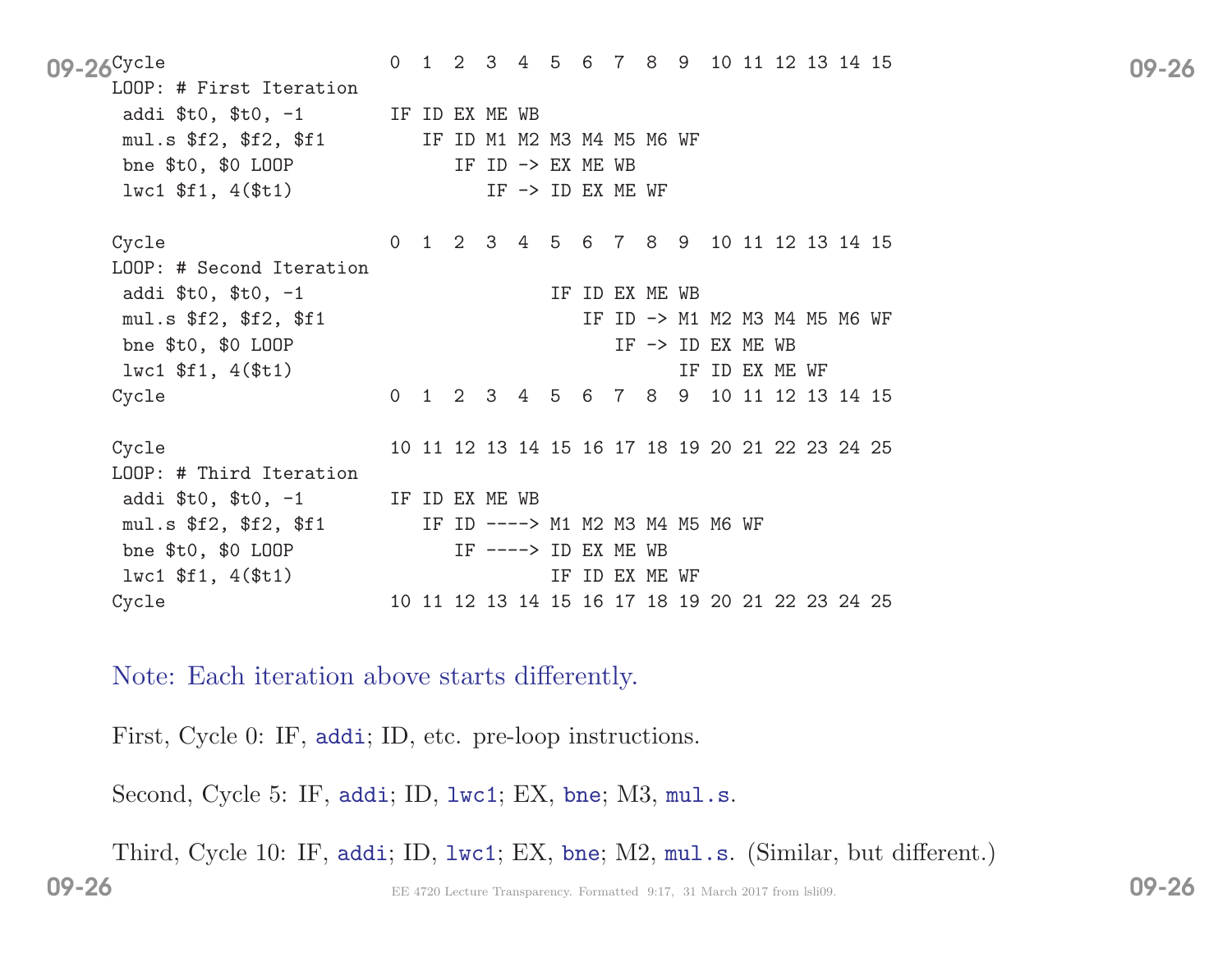| Cycle                                                   |    |  | 10 11 12 13 14 15 16 17 18 19 20 21 22 23 24 25 26 27 |  |  |                                  |  |                       |                |  |  |  |
|---------------------------------------------------------|----|--|-------------------------------------------------------|--|--|----------------------------------|--|-----------------------|----------------|--|--|--|
| LOOP: # Third Iteration                                 |    |  |                                                       |  |  |                                  |  |                       |                |  |  |  |
| addi $$t0, $t0, -1$ IF ID EX ME WB                      |    |  |                                                       |  |  |                                  |  |                       |                |  |  |  |
| mul.s \$f2, \$f2, \$f1 TF ID ----> M1 M2 M3 M4 M5 M6 WF |    |  |                                                       |  |  |                                  |  |                       |                |  |  |  |
| bne $$t0, $0$ LOOP                                      |    |  | IF $--->$ ID EX ME WB                                 |  |  |                                  |  |                       |                |  |  |  |
| $l$ wc1 $$f1, 4 ($t1)$                                  |    |  |                                                       |  |  | IF ID EX ME WF                   |  |                       |                |  |  |  |
| Cycle                                                   |    |  | 10 11 12 13 14 15 16 17 18 19 20 21 22 23 24 25 26 27 |  |  |                                  |  |                       |                |  |  |  |
| LOOP: # Fourth Iteration                                |    |  |                                                       |  |  |                                  |  |                       |                |  |  |  |
| addi \$t0, \$t0, -1                                     |    |  |                                                       |  |  | IF ID EX ME WB                   |  |                       |                |  |  |  |
| mul.s \$f2, \$f2, \$f1                                  |    |  |                                                       |  |  | IF ID ----> M1 M2 M3 M4 M5 M6 WF |  |                       |                |  |  |  |
| bne $$t0, $0$ LOOP                                      |    |  |                                                       |  |  |                                  |  | IF $--->$ ID EX ME WB |                |  |  |  |
| $l$ wc1 \$f1, 4(\$t1)                                   |    |  |                                                       |  |  |                                  |  |                       | IF ID EX ME WF |  |  |  |
| Cycle                                                   | 10 |  | 11 12 13 14 15 16 17 18 19 20 21 22 23 24 25 26 27    |  |  |                                  |  |                       |                |  |  |  |

Third, Cycle 10: IF, addi; ID, lwc1; EX, bne; M2, mul.s.

Fourth, Cycle 16: IF, addi; ID, lwc1; EX, bne; M2, mul.s.

Since third and fourth start the same way, pattern will repeat.

$$
CPI \text{ is } \frac{16 - 10}{4} = 1.5.
$$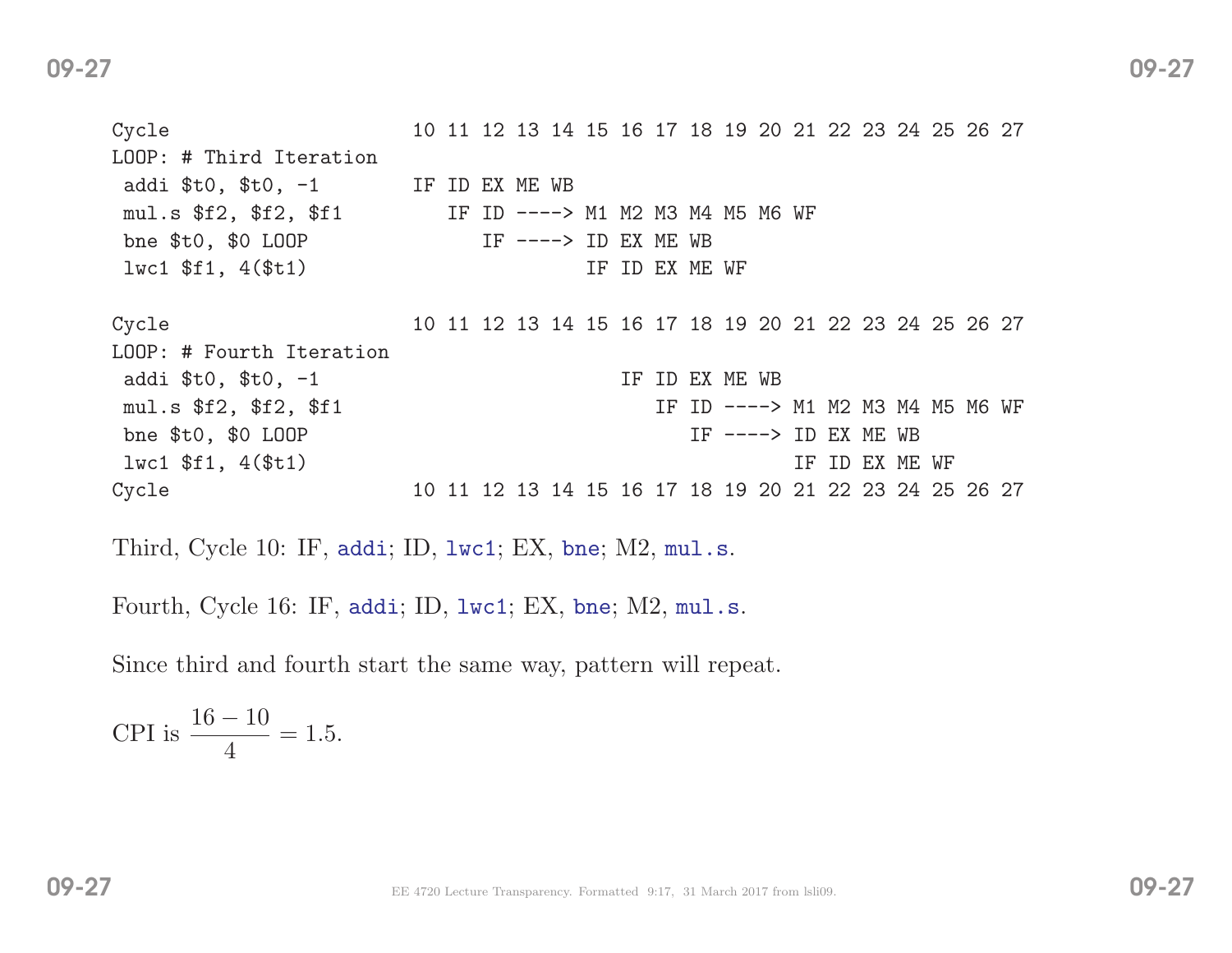# Precise Exceptions

09-28

Problem is registers written out of order ...

- ... so some registers must be *unwritten* ...
- . . . so that when handler starts . . .
- $\dots$  it must seem as though  $\dots$
- . . . all instructions before faulting instructions executed . . .
- . . . while no instructions after faulting instruction execute.

mul.s f0, f1, f2 IF ID M0 M1 M2 M3 M4 M5 \*M6\* WF<br>add.s f1, f3, f4 IF ID A0 A1 A2 A3 WF add.s f1, f3, f4 IF ID

To do this either . . .

- . . . add lots of stalls so instructions do finish in order . . .
- . . . limit those instructions that can raise precise exceptions . . .
- . . . or need to unexecute instructions.

The first option is fine for debugging, too slow otherwise.

The second option requires lots of hardware.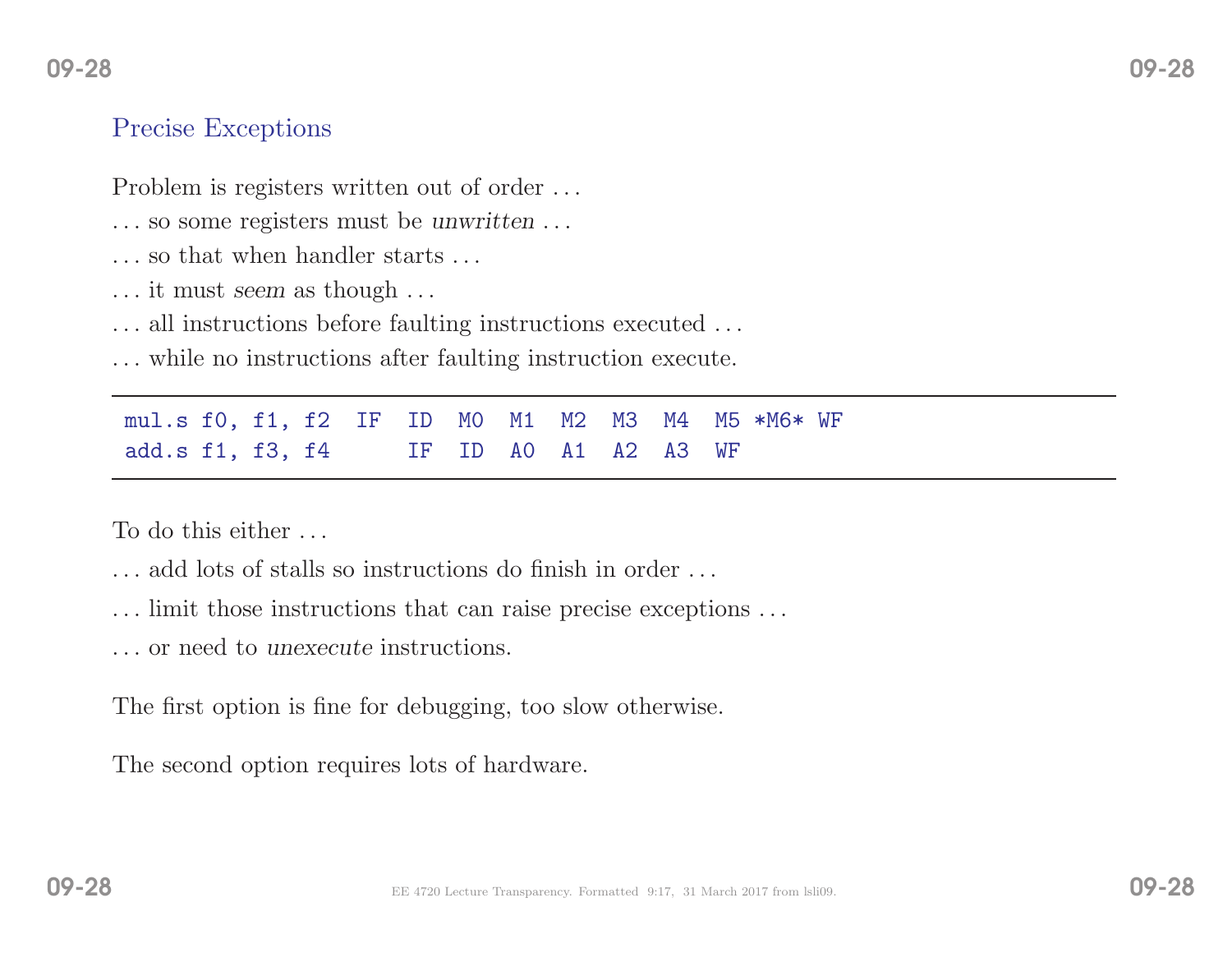Method 1: Stall so that instructions complete in order.

| mul.s f0, f1, f2 IF ID M0 M1 M2 M3 M4 M5 M6 WF   |  |  |  |  |  |  |
|--------------------------------------------------|--|--|--|--|--|--|
| add.s f1, f3, f4 IF ID ---------> A0 A1 A2 A3 WF |  |  |  |  |  |  |

This works, (WF in program order) but reduces performance.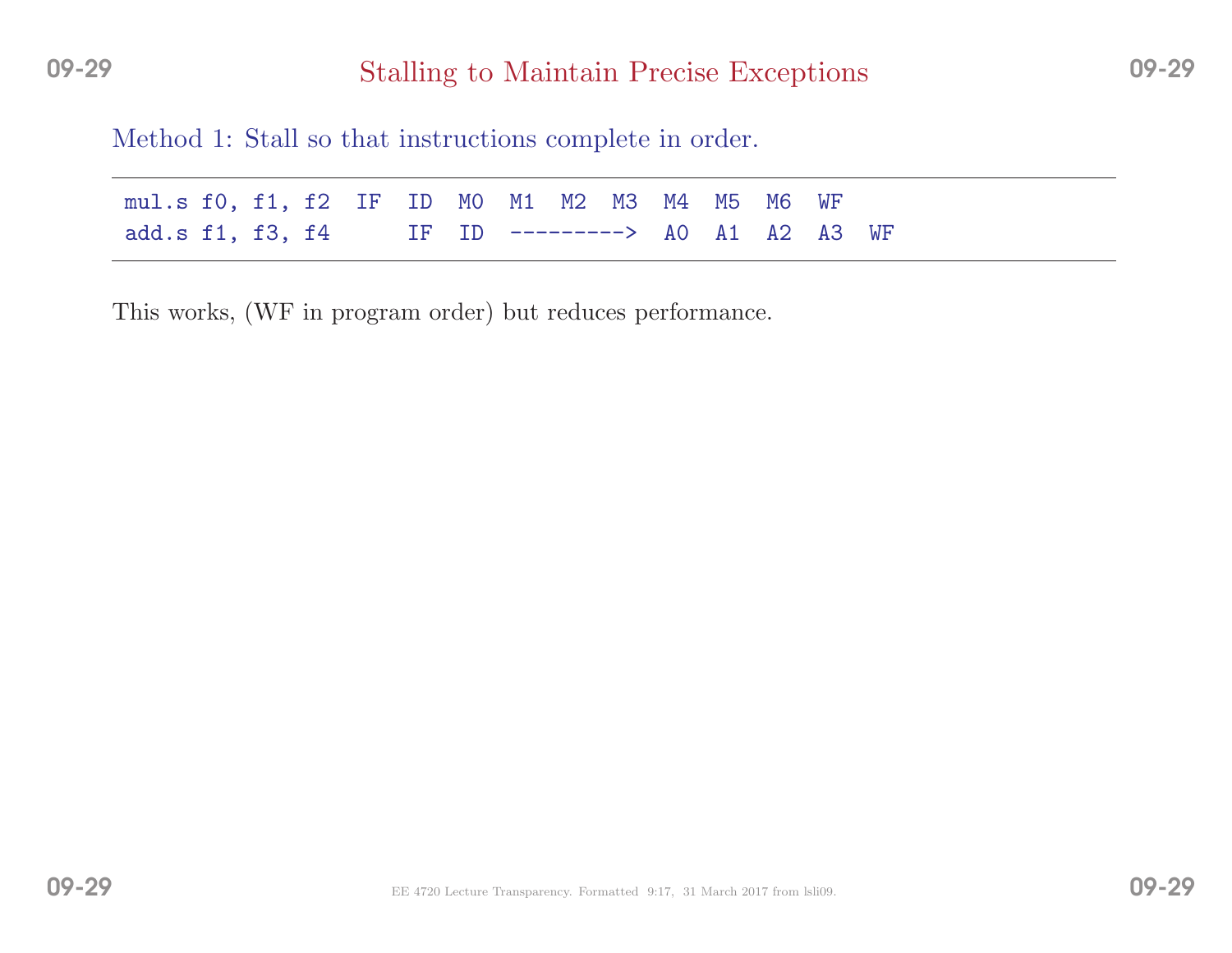#### Method 2: Early Detection of Exceptions

FP unit raises exceptions early in computation . . . . . . if computation passes that point, it will finish without exceptions.

For example, 26-cycle DIV unit may check operands by cycle <sup>3</sup> . . . . . . if computation reaches cycle <sup>4</sup> there is no possibility of an exception.

Instructions only stall until preceding instruction checked for exceptions.

For example, suppose the FP multiply unit finds exceptions by end of M5.

Then at cycle <sup>8</sup> (below) addf can write (no chance of an exception in M6).

| Cycle: 0 1 2 3 4 5 6 7 8 9                            |  |  |  |  |  |  |
|-------------------------------------------------------|--|--|--|--|--|--|
| mul.s f0, f1, f2 IF ID M0 M1 M2 M3 M4 M5 M6 WF        |  |  |  |  |  |  |
| add.s $f1, f3, f4$ IF ID $\rightarrow$ AO A1 A2 A3 WF |  |  |  |  |  |  |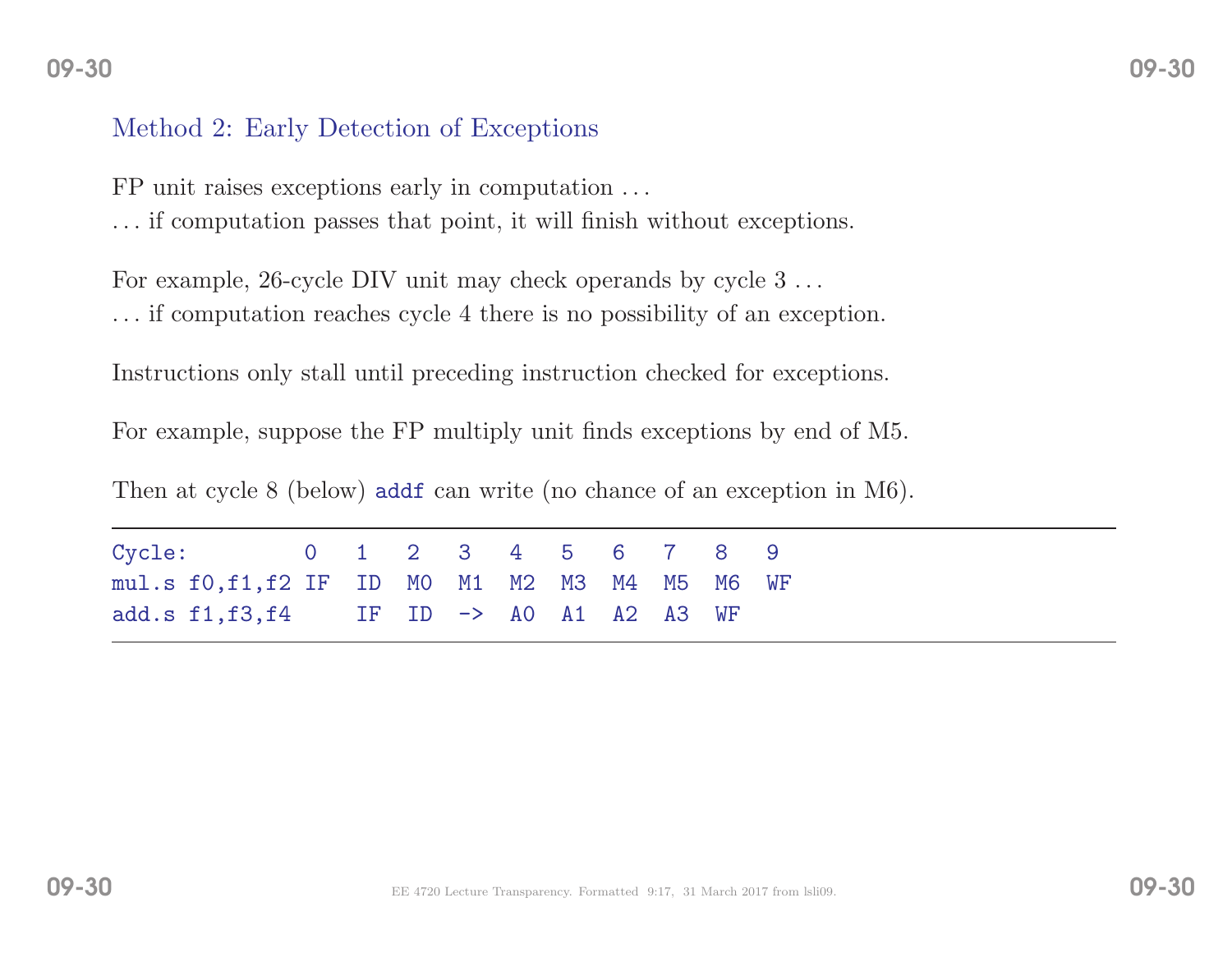#### Method 3: Have precise and non-precise FP operations.

Let the names of imprecise instructions end in ip.

Second addf doesn't stall since an exception in multfip need not be precise.

| Cycle: 0 1 2 3 4 5 6 7 8 9 10 11 12 13 14                   |  |  |  |  |  |                      |  |  |
|-------------------------------------------------------------|--|--|--|--|--|----------------------|--|--|
| mul.s f0,f1,f2 IF ID MO M1 M2 M3 M4 M5 M6 WF                |  |  |  |  |  |                      |  |  |
| add.s f1, f3, f4 IF ID ---------> AO A1 A2 A3 WF            |  |  |  |  |  |                      |  |  |
| mul.sip f5, f6, f7 [IF --------> ID MO M1 M2 M3 M4 M5 M6 WF |  |  |  |  |  |                      |  |  |
| add.s $f6,f8,f9$                                            |  |  |  |  |  | IF ID AO A1 A2 A3 WF |  |  |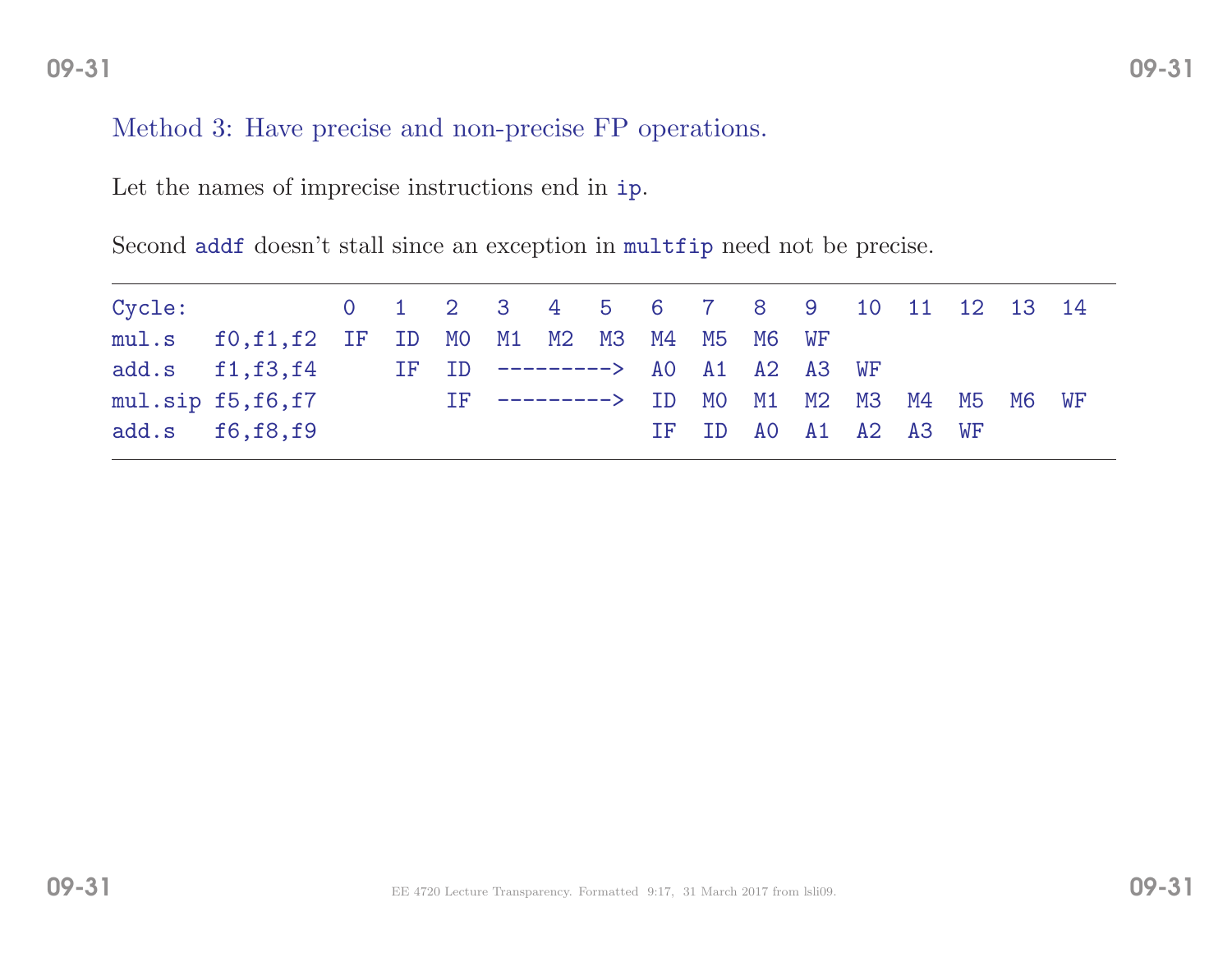Method 4: FP instructions precise when followed by special test instruction.

Call the special instruction testexc.

No stalls (and imprecise exceptions) where testexc not used.

|  |  |  |  |  | mul.s IF ID MO M1 M2 M3 M4 M5 M6 WF | testexc IF ID ------------------> EX ME WF |  | IF -----------------> ID AO A1 A2 A3 WF | Cycle: 0 1 2 3 4 5 6 7 8 9 10 11 12 13 14 15 16 17<br>IF ID MO M1 M2 M3 M4 M5 M6 WF<br>IF ID AO A1 A2 A3 WF |
|--|--|--|--|--|-------------------------------------|--------------------------------------------|--|-----------------------------------------|-------------------------------------------------------------------------------------------------------------|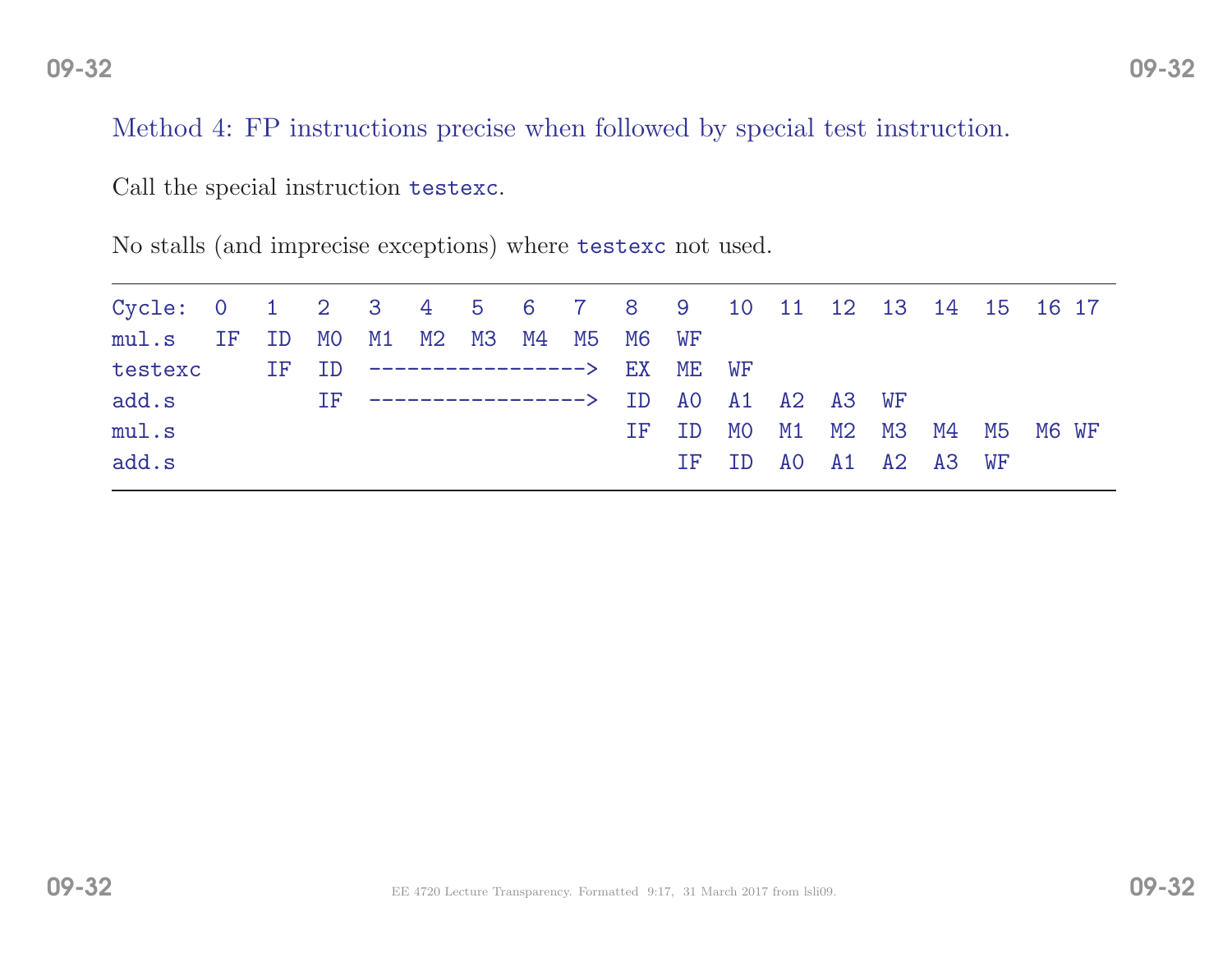#### Unexecuting Instructions

An instruction is unexecuted ...

. . . by restoring the previous contents of any register or memory location it wrote.

<sup>A</sup> system that un-executes can have precise exceptions . . .

. . . for FP operations which execute with few stalls.

Text describes several techniques for unexecution on statically scheduled systems . . . . . . these not covered in course.

Unexecuting much easier on *dynamically scheduled systems*, covered soon.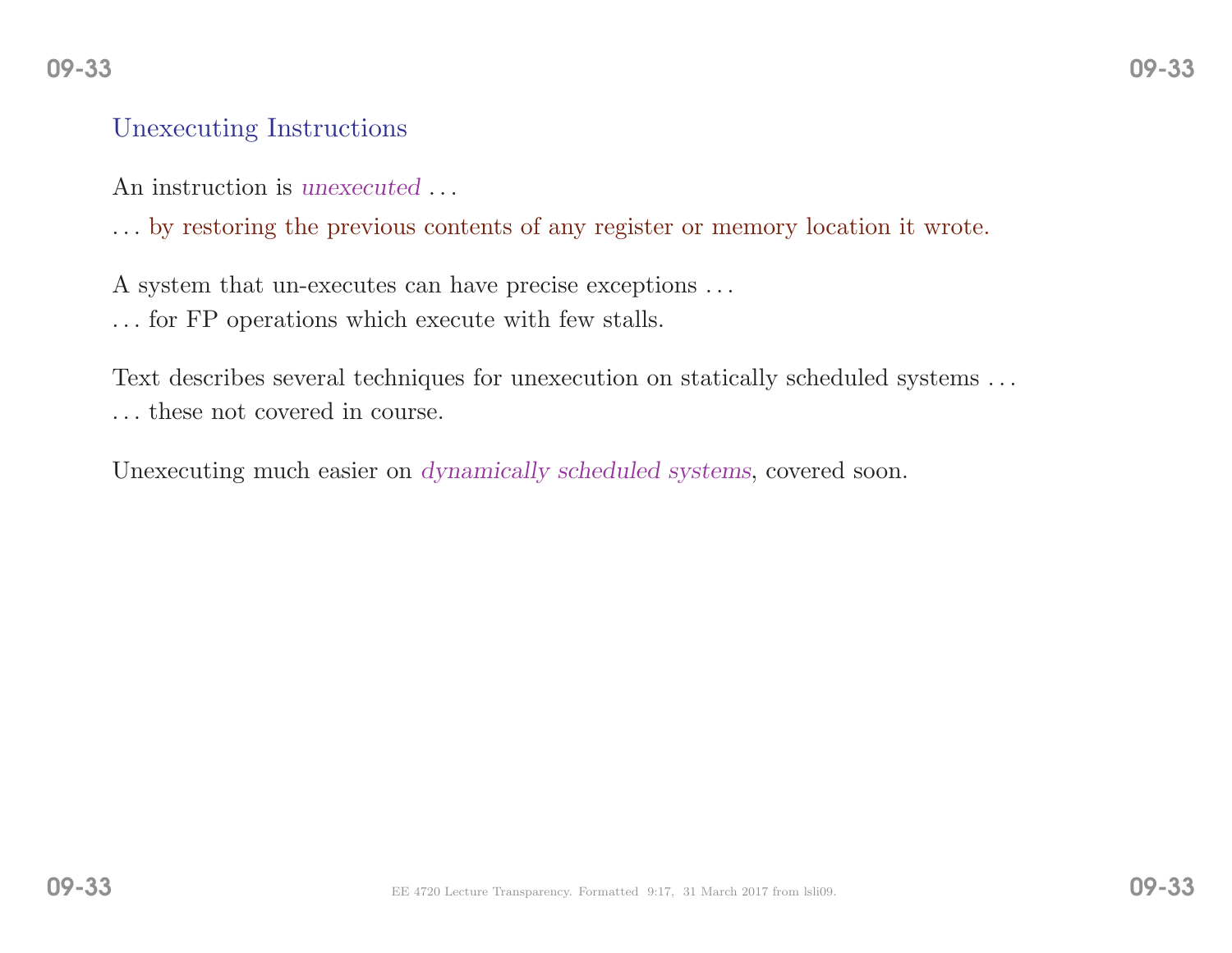#### 09-34Performance of FP in the Chapter-3 DLX Implementation

## Stalls per FP operation on SPEC <sup>92</sup> FP benchmarks.

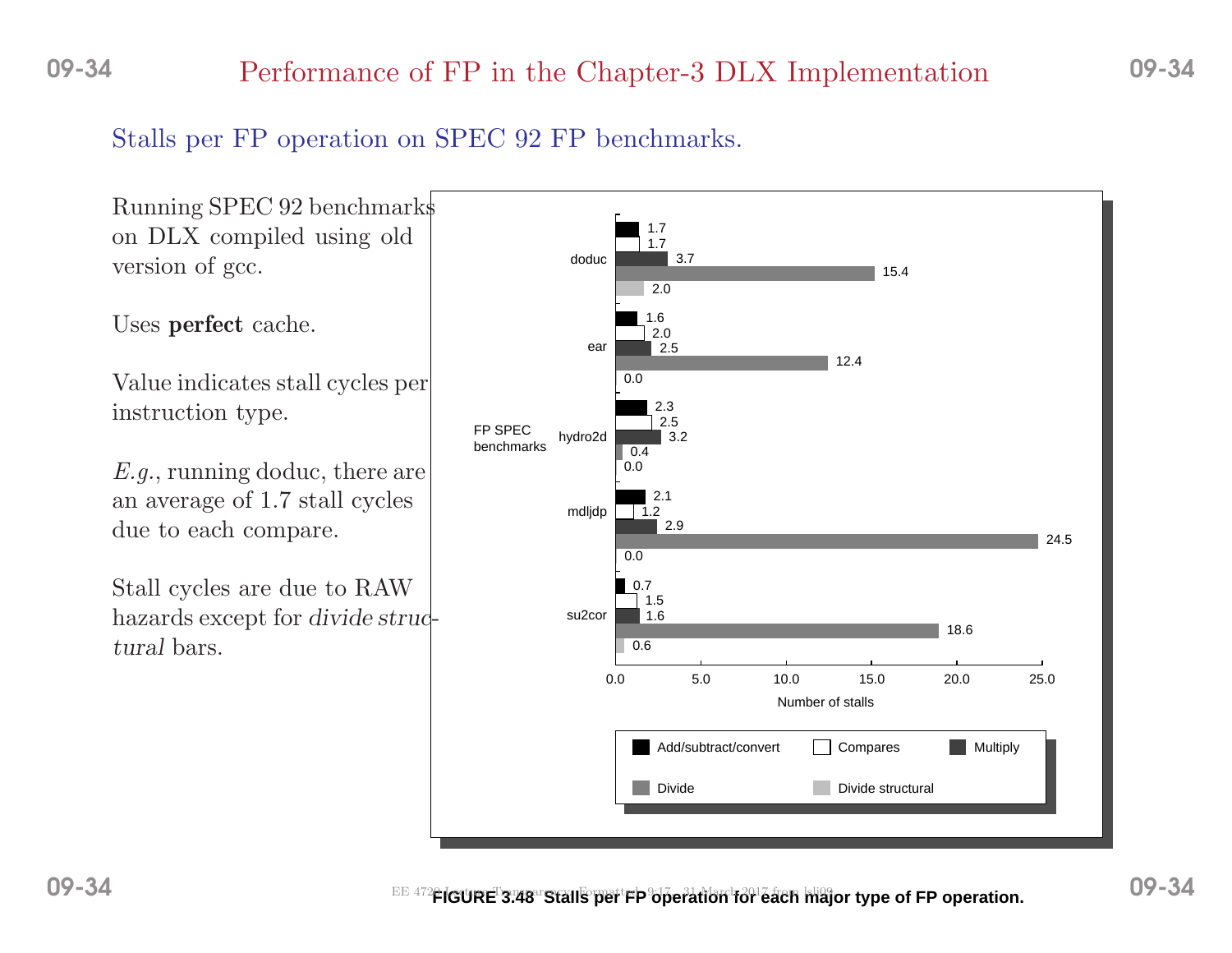#### 09-35

Number of stalls determined by:

- latency of functional unit,
- characteristics of program, and
- quality of compiler.

#### Example:

| Cycle: 0 1 2 3 4 5 6 7 8 9 10 11 12 13 14                   |  |  |  |  |  |  |  |  |
|-------------------------------------------------------------|--|--|--|--|--|--|--|--|
| mul.s f0,f1,f2 IF ID M0 M1 M2 M3 M4 M5 M6 WF                |  |  |  |  |  |  |  |  |
| add.s f3,f0,f4 IF ID ----------------------> A0 A1 A2 A3 WF |  |  |  |  |  |  |  |  |

Here, six stall cycles "charged" to mul.s.

Lower latency (better functional unit) would mean fewer stall cycles.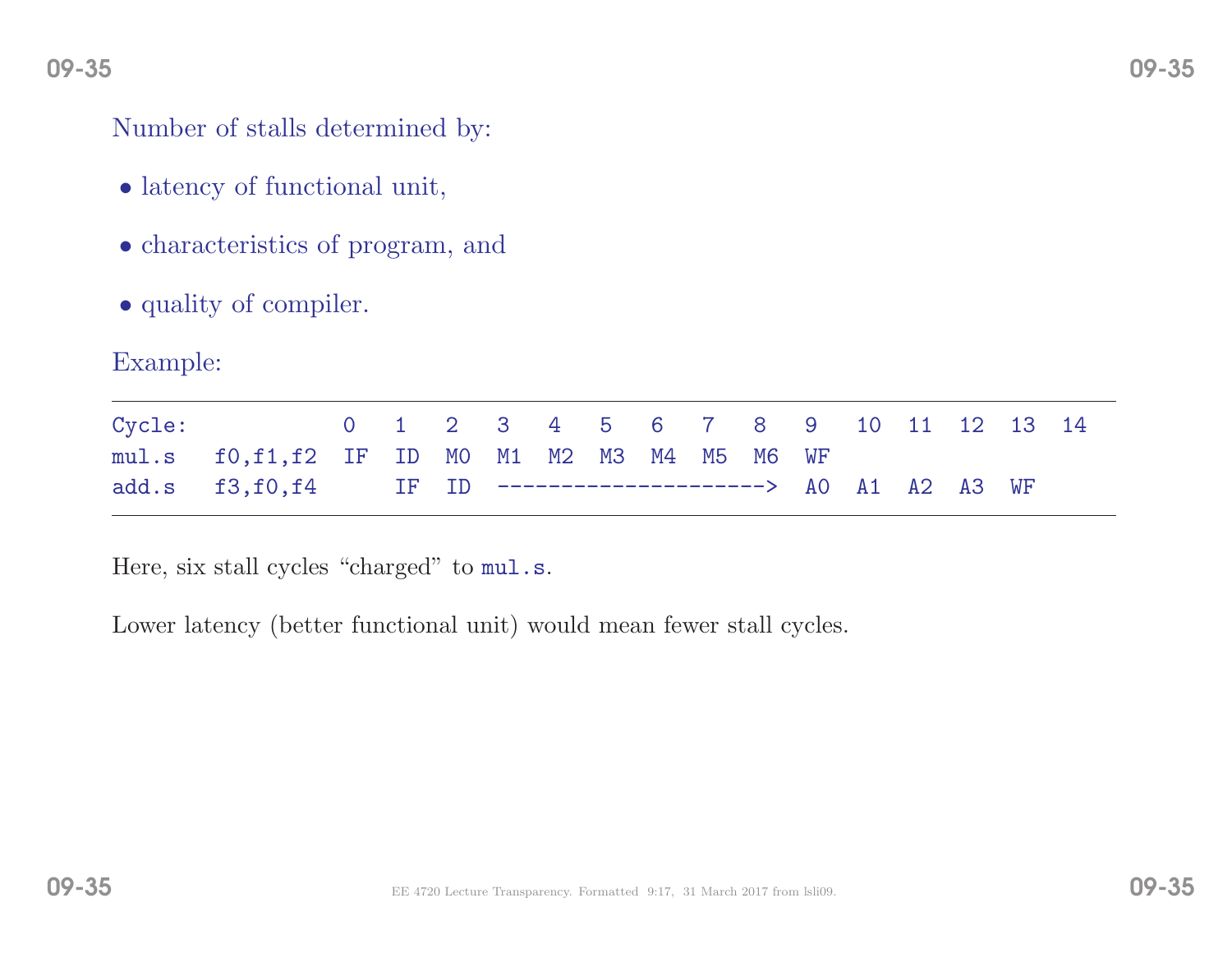| Cycle: 0 1 2 3 4 5 6 7 8 9 10 11 12 13 14    |  |                                     |  |  |  |  |  |  |
|----------------------------------------------|--|-------------------------------------|--|--|--|--|--|--|
| mul.s f0,f1,f2 IF ID MO M1 M2 M3 M4 M5 M6 WF |  |                                     |  |  |  |  |  |  |
| c.gt.s $f6, f7$ IF ID AO A1 A2 A3 WF         |  |                                     |  |  |  |  |  |  |
| sub.d f8, f10, f12                           |  | IF ID AO A1 A2 A3 WF                |  |  |  |  |  |  |
| add.s $f3,f0,f4$                             |  | IF ID -------------> AO A1 A2 A3 WF |  |  |  |  |  |  |

Here mul.s charged with only four cycles because of <sup>g</sup>tf and subd.

The existence of such instructions depends on program characteristics.

Discovery and scheduling (arrangement) of such instructions depends on compiler.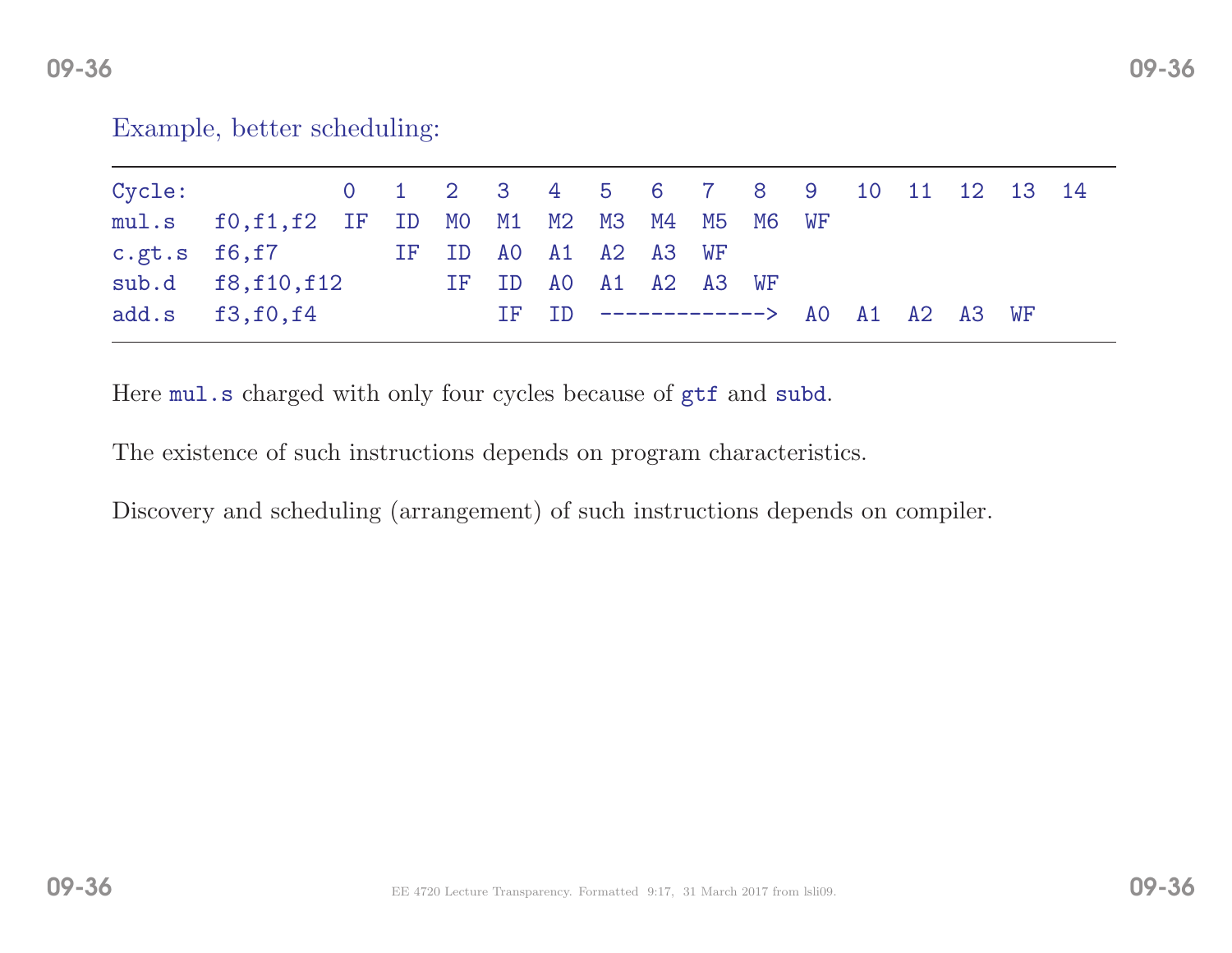#### 09-37Performance of FP in the Chapter-3 DLX Implementation